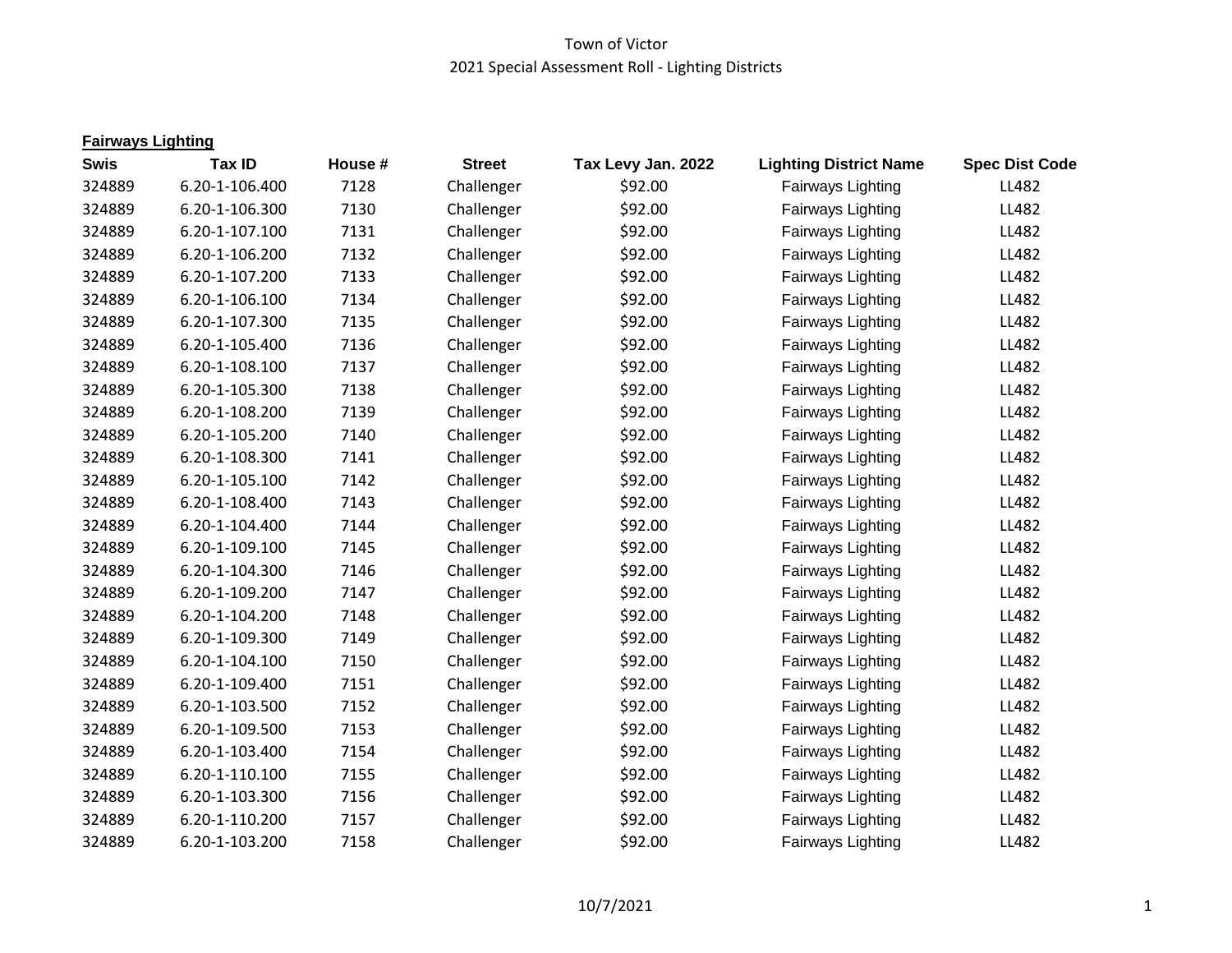| 324889 | 6.20-1-110.300 | 7159 | Challenger   | \$92.00 | Fairways Lighting | LL482 |
|--------|----------------|------|--------------|---------|-------------------|-------|
| 324889 | 6.20-1-103.100 | 7160 | Challenger   | \$92.00 | Fairways Lighting | LL482 |
| 324889 | 6.20-1-110.400 | 7161 | Challenger   | \$92.00 | Fairways Lighting | LL482 |
| 324889 | 6.20-1-102.400 | 7162 | Challenger   | \$92.00 | Fairways Lighting | LL482 |
| 324889 | 6.20-1-111.100 | 7163 | Challenger   | \$92.00 | Fairways Lighting | LL482 |
| 324889 | 6.20-1-102.300 | 7164 | Challenger   | \$92.00 | Fairways Lighting | LL482 |
| 324889 | 6.20-1-111.200 | 7165 | Challenger   | \$92.00 | Fairways Lighting | LL482 |
| 324889 | 6.20-1-102.200 | 7166 | Challenger   | \$92.00 | Fairways Lighting | LL482 |
| 324889 | 6.20-1-111.300 | 7167 | Challenger   | \$92.00 | Fairways Lighting | LL482 |
| 324889 | 6.20-1-102.100 | 7168 | Challenger   | \$92.00 | Fairways Lighting | LL482 |
| 324889 | 6.20-1-111.400 | 7169 | Challenger   | \$92.00 | Fairways Lighting | LL482 |
| 324889 | 6.20-1-111.500 | 7171 | Challenger   | \$92.00 | Fairways Lighting | LL482 |
| 324889 | 6.20-1-204.500 | 608  | Championship | \$92.00 | Fairways Lighting | LL482 |
| 324889 | 6.20-1-204.400 | 610  | Championship | \$92.00 | Fairways Lighting | LL482 |
| 324889 | 6.20-1-204.300 | 612  | Championship | \$92.00 | Fairways Lighting | LL482 |
| 324889 | 6.20-1-206.100 | 613  | Championship | \$92.00 | Fairways Lighting | LL482 |
| 324889 | 6.20-1-204.200 | 614  | Championship | \$92.00 | Fairways Lighting | LL482 |
| 324889 | 6.20-1-206.200 | 615  | Championship | \$92.00 | Fairways Lighting | LL482 |
| 324889 | 6.20-1-204.100 | 616  | Championship | \$92.00 | Fairways Lighting | LL482 |
| 324889 | 6.20-1-206.300 | 617  | Championship | \$92.00 | Fairways Lighting | LL482 |
| 324889 | 6.20-1-206.400 | 619  | Championship | \$92.00 | Fairways Lighting | LL482 |
| 324889 | 6.20-1-207.100 | 621  | Championship | \$92.00 | Fairways Lighting | LL482 |
| 324889 | 6.20-1-207.200 | 623  | Championship | \$92.00 | Fairways Lighting | LL482 |
| 324889 | 6.20-1-207.300 | 625  | Championship | \$92.00 | Fairways Lighting | LL482 |
| 324889 | 6.20-1-207.400 | 627  | Championship | \$92.00 | Fairways Lighting | LL482 |
| 324889 | 6.20-1-203.300 | 628  | Championship | \$92.00 | Fairways Lighting | LL482 |
| 324889 | 6.20-1-207.500 | 629  | Championship | \$92.00 | Fairways Lighting | LL482 |
| 324889 | 6.20-1-203.200 | 630  | Championship | \$92.00 | Fairways Lighting | LL482 |
| 324889 | 6.20-1-208.100 | 631  | Championship | \$92.00 | Fairways Lighting | LL482 |
| 324889 | 6.20-1-203.100 | 632  | Championship | \$92.00 | Fairways Lighting | LL482 |
| 324889 | 6.20-1-208.200 | 633  | Championship | \$92.00 | Fairways Lighting | LL482 |
| 324889 | 6.20-1-208.300 | 635  | Championship | \$92.00 | Fairways Lighting | LL482 |
| 324889 | 6.20-1-208.400 | 637  | Championship | \$92.00 | Fairways Lighting | LL482 |
| 324889 | 6.20-1-209.100 | 639  | Championship | \$92.00 | Fairways Lighting | LL482 |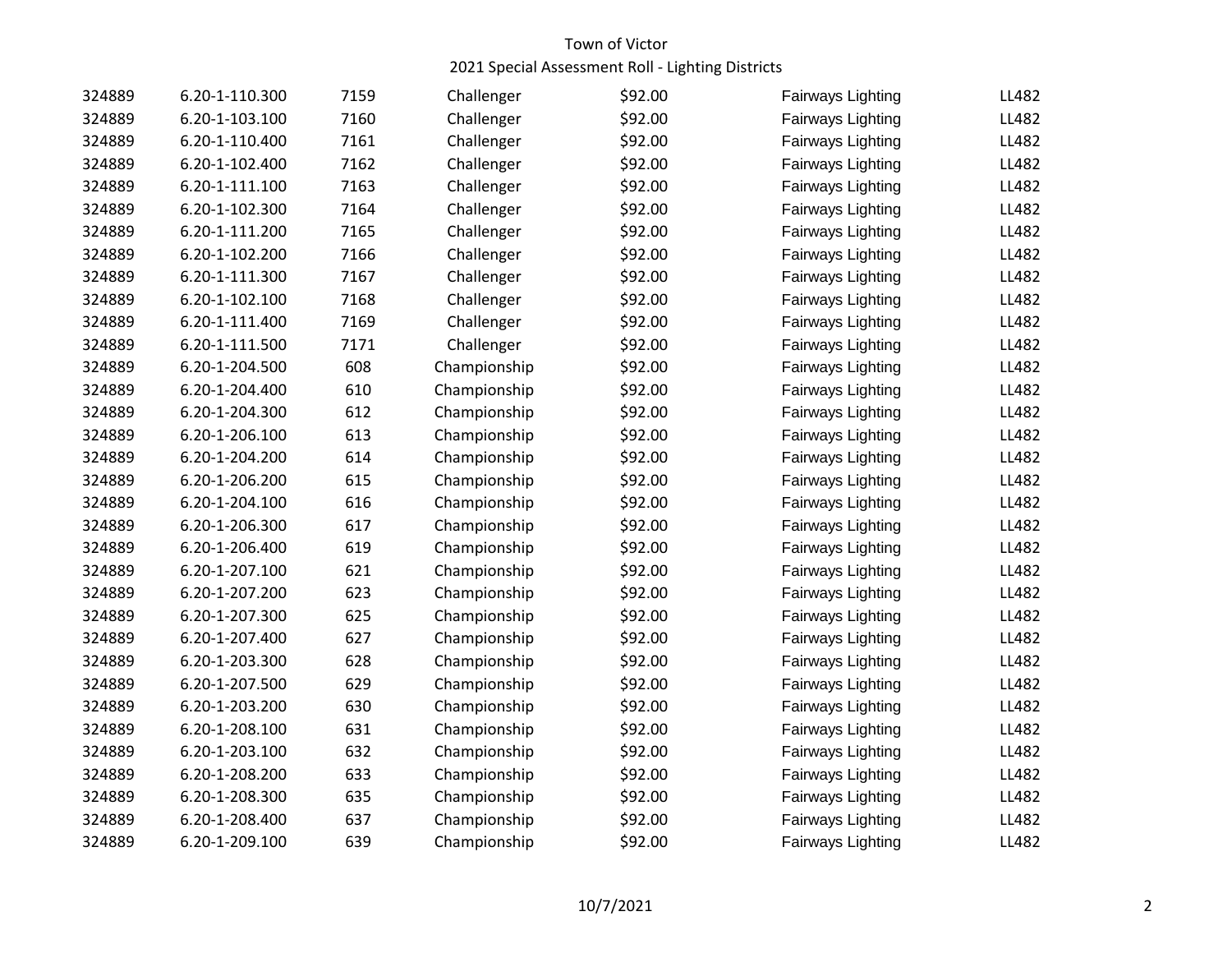| 324889 | 6.20-1-202.500         | 640 | Championship | \$92.00    | Fairways Lighting | LL482 |
|--------|------------------------|-----|--------------|------------|-------------------|-------|
| 324889 | 6.20-1-209.200         | 641 | Championship | \$92.00    | Fairways Lighting | LL482 |
| 324889 | 6.20-1-202.400         | 642 | Championship | \$92.00    | Fairways Lighting | LL482 |
| 324889 | 6.20-1-209.300         | 643 | Championship | \$92.00    | Fairways Lighting | LL482 |
| 324889 | 6.20-1-202.300         | 644 | Championship | \$92.00    | Fairways Lighting | LL482 |
| 324889 | 6.20-1-209.400         | 645 | Championship | \$92.00    | Fairways Lighting | LL482 |
| 324889 | 6.20-1-202.200         | 646 | Championship | \$92.00    | Fairways Lighting | LL482 |
| 324889 | 6.20-1-209.500         | 647 | Championship | \$92.00    | Fairways Lighting | LL482 |
| 324889 | 6.20-1-202.100         | 648 | Championship | \$92.00    | Fairways Lighting | LL482 |
| 324889 | 6.20-1-210.100         | 649 | Championship | \$92.00    | Fairways Lighting | LL482 |
| 324889 | 6.20-1-201.300         | 650 | Championship | \$92.00    | Fairways Lighting | LL482 |
| 324889 | 6.20-1-210.200         | 651 | Championship | \$92.00    | Fairways Lighting | LL482 |
| 324889 | 6.20-1-201.200         | 652 | Championship | \$92.00    | Fairways Lighting | LL482 |
| 324889 | 6.20-1-210.300         | 653 | Championship | \$92.00    | Fairways Lighting | LL482 |
| 324889 | 6.20-1-201.100         | 654 | Championship | \$92.00    | Fairways Lighting | LL482 |
| 324889 | 6.20-1-210.400         | 655 | Championship | \$92.00    | Fairways Lighting | LL482 |
| 324889 | 6.20-1-211.100         | 657 | Championship | \$92.00    | Fairways Lighting | LL482 |
| 324889 | 6.20-1-211.200         | 659 | Championship | \$92.00    | Fairways Lighting | LL482 |
| 324889 | 6.20-1-211.300         | 661 | Championship | \$92.00    | Fairways Lighting | LL482 |
| 324889 | 6.20-1-211.400         | 663 | Championship | \$92.00    | Fairways Lighting | LL482 |
| 324889 | 6.20-1-101.100         | 664 | Championship | \$92.00    | Fairways Lighting | LL482 |
| 324889 | 6.20-1-211.500         | 665 | Championship | \$92.00    | Fairways Lighting | LL482 |
| 324889 | 6.20-1-101.200         | 668 | Championship | \$92.00    | Fairways Lighting | LL482 |
| 324889 | 6.20-1-101.300         | 670 | Championship | \$92.00    | Fairways Lighting | LL482 |
|        | Total for all 88 units |     |              | \$8,096.00 |                   |       |

## **Brook-Meadow Light Dist**

| <b>Swis</b> | Tax ID        | House # | <b>Street</b> | Tax Levy Jan. 2022 | <b>Lighting District Name</b>  | <b>Spec Dist Code</b> |
|-------------|---------------|---------|---------------|--------------------|--------------------------------|-----------------------|
| 324889      | 1.03-1-20.090 | 6699    | Woodbrooke    | \$158.00           | <b>Brook-Meadow Light Dist</b> | LD483                 |
| 324889      | 1.03-1-20.080 | 6700    | Woodbrooke    | \$158.00           | <b>Brook-Meadow Light Dist</b> | LD483                 |
| 324889      | 1.03-1-20.100 | 6701    | Woodbrooke    | \$158.00           | <b>Brook-Meadow Light Dist</b> | LD483                 |
| 324889      | 1.03-1-20.070 | 6702    | Woodbrooke    | \$158.00           | <b>Brook-Meadow Light Dist</b> | LD483                 |
| 324889      | 1.03-1-20.110 | 6705    | Woodbrooke    | \$158.00           | <b>Brook-Meadow Light Dist</b> | LD483                 |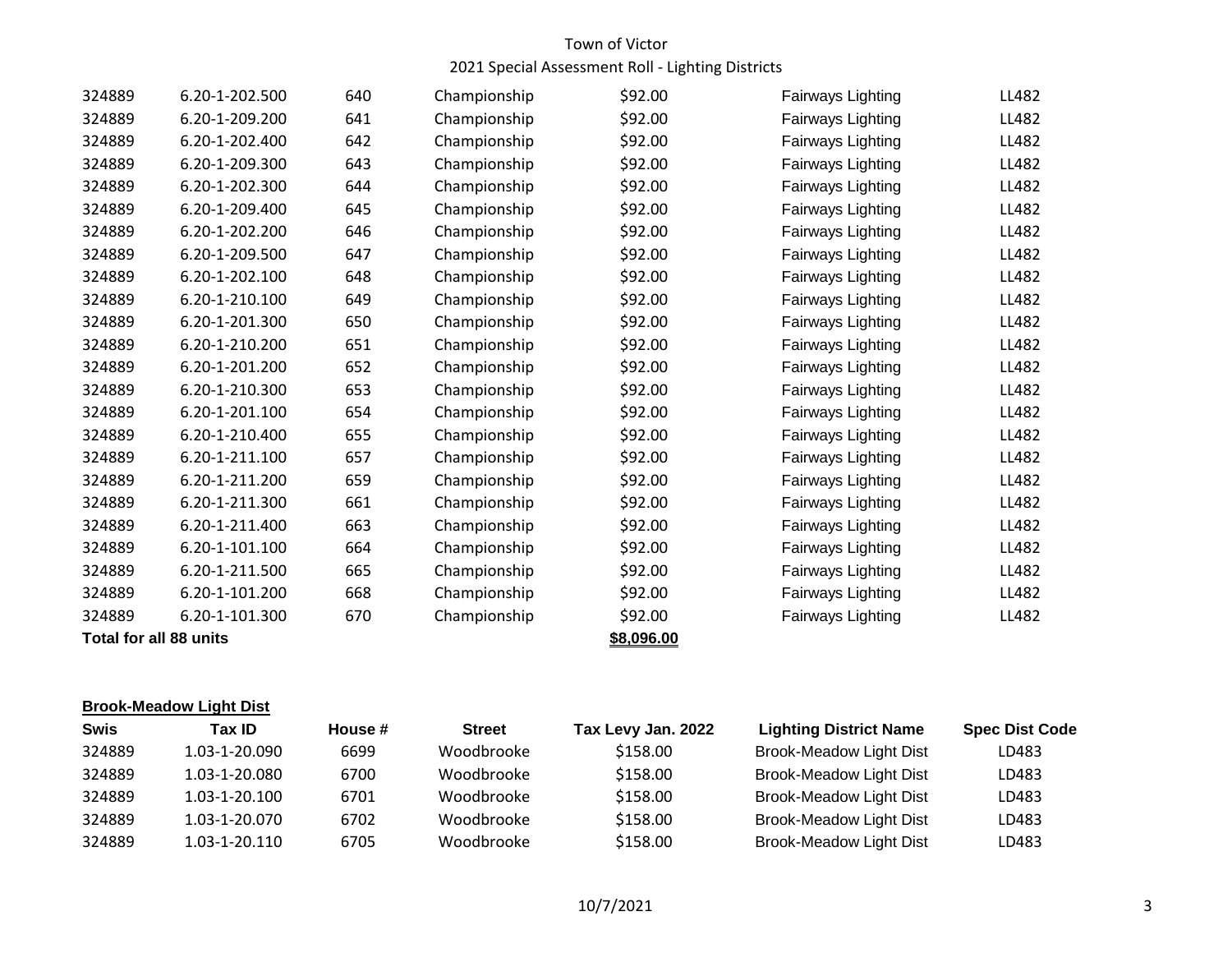| 324889            | 1.03-1-20.060 | 6706 | Woodbrooke | \$158.00 | <b>Brook-Meadow Light Dist</b> | LD483 |
|-------------------|---------------|------|------------|----------|--------------------------------|-------|
| 324889            | 1.03-1-20.120 | 6709 | Woodbrooke | \$158.00 | <b>Brook-Meadow Light Dist</b> | LD483 |
| 324889            | 1.03-1-20.050 | 6710 | Woodbrooke | \$158.00 | <b>Brook-Meadow Light Dist</b> | LD483 |
| 324889            | 1.03-1-20.131 | 6713 | Woodbrooke | \$158.00 | <b>Brook-Meadow Light Dist</b> | LD483 |
| 324889            | 1.03-1-20.010 | 6714 | Woodbrooke | \$158.00 | <b>Brook-Meadow Light Dist</b> | LD483 |
| 324889            | 1.03-1-20.141 | 6717 | Woodbrooke | \$158.00 | <b>Brook-Meadow Light Dist</b> | LD483 |
| 324889            | 1.03-1-20.030 | 6720 | Woodbrooke | \$158.00 | <b>Brook-Meadow Light Dist</b> | LD483 |
| 324889            | 1.03-1-20.150 | 6721 | Woodbrooke | \$158.00 | Brook-Meadow Light Dist        | LD483 |
| 324889            | 1.03-1-20.040 | 6725 | Woodbrooke | \$158.00 | Brook-Meadow Light Dist        | LD483 |
| 324889            | 1.03-1-20.020 | 6726 | Woodbrooke | \$158.00 | <b>Brook-Meadow Light Dist</b> | LD483 |
| Total of 15 units |               |      | \$2,370.00 |          |                                |       |

#### **Cobble Creek Light Dist**

| <b>Swis</b> | Tax ID         | House #      | <b>Street</b>            | Tax Levy Jan. 2022 | <b>Lighting District Name</b> | <b>Spec Dist Code</b> |
|-------------|----------------|--------------|--------------------------|--------------------|-------------------------------|-----------------------|
| 324889      | 7.01-5-596.000 |              | Barchan Dune Rise        | \$88.40            | Cobble Creek Light Dist       | LD484                 |
| 324889      | 7.01-5-598.000 |              | <b>Barchan Dune Rise</b> | \$88.40            | Cobble Creek Light Dist       | LD484                 |
| 324889      | 7.01-6-699.000 |              | Barchan Dune Rise        | \$88.40            | Cobble Creek Light Dist       | LD484                 |
| 324889      | 7.01-5-501.000 | $\mathbf{1}$ | Barchan Dune Rise        | \$88.40            | Cobble Creek Light Dist       | LD484                 |
| 324889      | 7.01-5-502.000 | 3.           | Barchan Dune Rise        | \$88.40            | Cobble Creek Light Dist       | LD484                 |
| 324889      | 7.01-5-503.000 | 5.           | <b>Barchan Dune Rise</b> | \$88.40            | Cobble Creek Light Dist       | LD484                 |
| 324889      | 7.01-5-504.000 |              | Barchan Dune Rise        | \$88.40            | Cobble Creek Light Dist       | LD484                 |
| 324889      | 7.01-5-505.000 | 9            | Barchan Dune Rise        | \$88.40            | Cobble Creek Light Dist       | LD484                 |
| 324889      | 7.01-5-506.000 | 11           | Barchan Dune Rise        | \$88.40            | Cobble Creek Light Dist       | LD484                 |
| 324889      | 7.01-5-507.000 | 15           | Barchan Dune Rise        | \$88.40            | Cobble Creek Light Dist       | LD484                 |
| 324889      | 7.01-5-508.100 | 17           | Barchan Dune Rise        | \$88.40            | Cobble Creek Light Dist       | LD484                 |
| 324889      | 7.01-5-509.100 | 19           | Barchan Dune Rise        | \$88.40            | Cobble Creek Light Dist       | LD484                 |
| 324889      | 7.01-5-510.100 | 21           | Barchan Dune Rise        | \$88.40            | Cobble Creek Light Dist       | LD484                 |
| 324889      | 7.01-5-511.100 | 23           | Barchan Dune Rise        | \$88.40            | Cobble Creek Light Dist       | LD484                 |
| 324889      | 7.01-5-512.000 | 25           | Barchan Dune Rise        | \$88.40            | Cobble Creek Light Dist       | LD484                 |
| 324889      | 7.01-5-513.000 | 29           | Barchan Dune Rise        | \$88.40            | Cobble Creek Light Dist       | LD484                 |
| 324889      | 7.01-5-514.000 | 31           | Barchan Dune Rise        | \$88.40            | Cobble Creek Light Dist       | LD484                 |
| 324889      | 7.01-5-515.100 | 33           | Barchan Dune Rise        | \$88.40            | Cobble Creek Light Dist       | LD484                 |
| 324889      | 7.01-5-517.000 | 35           | Barchan Dune Rise        | \$88.40            | Cobble Creek Light Dist       | LD484                 |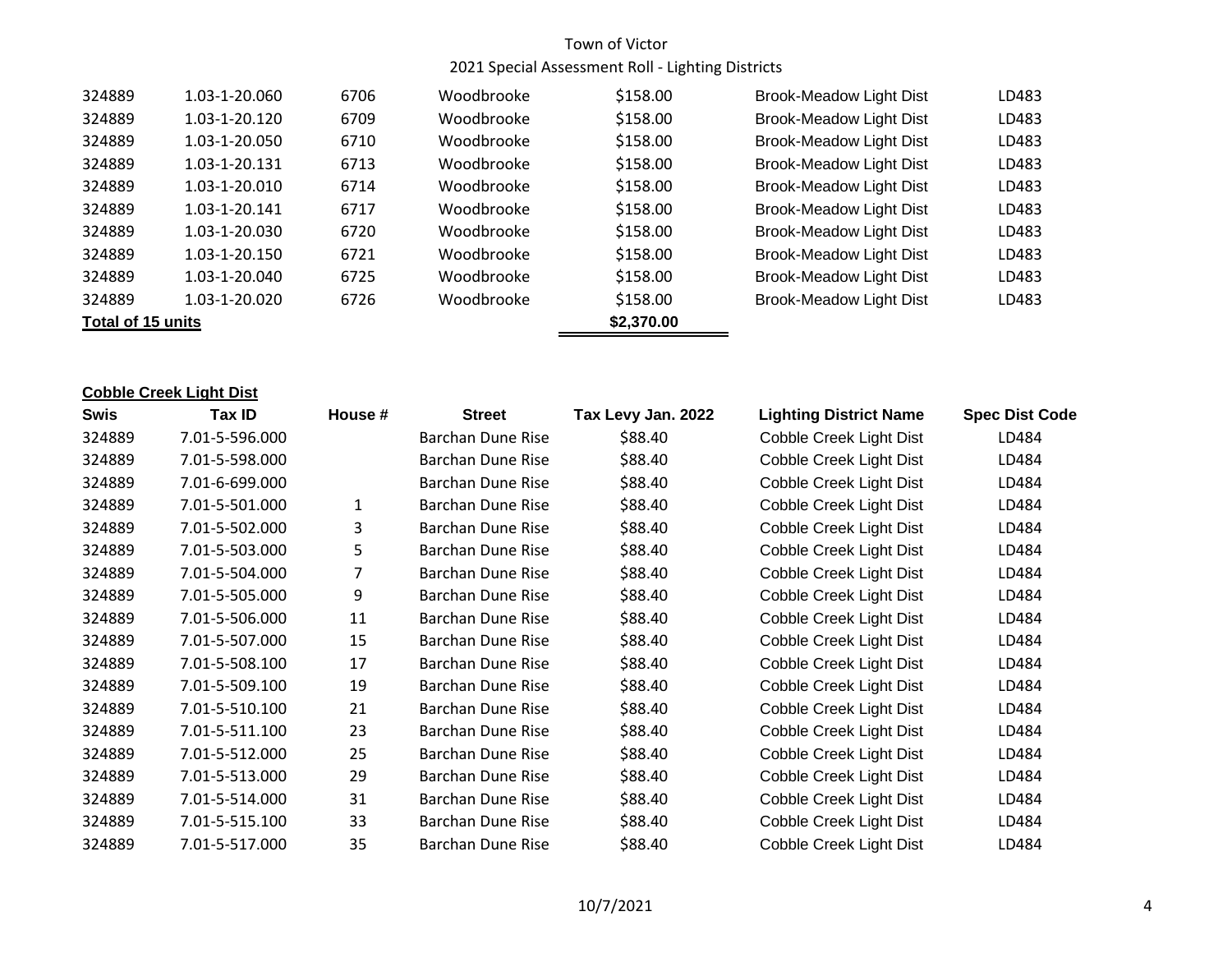| 324889 | 7.01-5-518.000 | 37 | <b>Barchan Dune Rise</b> | \$88.40 | Cobble Creek Light Dist        | LD484 |
|--------|----------------|----|--------------------------|---------|--------------------------------|-------|
| 324889 | 7.01-5-519.100 | 39 | <b>Barchan Dune Rise</b> | \$88.40 | Cobble Creek Light Dist        | LD484 |
| 324889 | 7.01-5-520.000 | 41 | <b>Barchan Dune Rise</b> | \$88.40 | Cobble Creek Light Dist        | LD484 |
| 324889 | 7.01-5-542.000 | 42 | <b>Barchan Dune Rise</b> | \$88.40 | <b>Cobble Creek Light Dist</b> | LD484 |
| 324889 | 7.01-5-521.000 | 43 | Barchan Dune Rise        | \$88.40 | Cobble Creek Light Dist        | LD484 |
| 324889 | 7.01-5-541.000 | 44 | <b>Barchan Dune Rise</b> | \$88.40 | Cobble Creek Light Dist        | LD484 |
| 324889 | 7.01-5-522.000 | 45 | <b>Barchan Dune Rise</b> | \$88.40 | Cobble Creek Light Dist        | LD484 |
| 324889 | 7.01-5-540.000 | 46 | Barchan Dune Rise        | \$88.40 | Cobble Creek Light Dist        | LD484 |
| 324889 | 7.01-5-539.000 | 48 | <b>Barchan Dune Rise</b> | \$88.40 | Cobble Creek Light Dist        | LD484 |
| 324889 | 7.01-5-523.100 | 49 | <b>Barchan Dune Rise</b> | \$88.40 | Cobble Creek Light Dist        | LD484 |
| 324889 | 7.01-5-538.000 | 50 | <b>Barchan Dune Rise</b> | \$88.40 | Cobble Creek Light Dist        | LD484 |
| 324889 | 7.01-5-524.100 | 51 | <b>Barchan Dune Rise</b> | \$88.40 | Cobble Creek Light Dist        | LD484 |
| 324889 | 7.01-5-537.000 | 52 | Barchan Dune Rise        | \$88.40 | Cobble Creek Light Dist        | LD484 |
| 324889 | 7.01-5-525.100 | 53 | <b>Barchan Dune Rise</b> | \$88.40 | Cobble Creek Light Dist        | LD484 |
| 324889 | 7.01-5-536.000 | 54 | <b>Barchan Dune Rise</b> | \$88.40 | Cobble Creek Light Dist        | LD484 |
| 324889 | 7.01-5-526.000 | 55 | <b>Barchan Dune Rise</b> | \$88.40 | Cobble Creek Light Dist        | LD484 |
| 324889 | 7.01-5-535.000 | 56 | <b>Barchan Dune Rise</b> | \$88.40 | Cobble Creek Light Dist        | LD484 |
| 324889 | 7.01-5-527.000 | 57 | <b>Barchan Dune Rise</b> | \$88.40 | Cobble Creek Light Dist        | LD484 |
| 324889 | 7.01-5-534.000 | 58 | <b>Barchan Dune Rise</b> | \$88.40 | Cobble Creek Light Dist        | LD484 |
| 324889 | 7.01-5-528.000 | 59 | <b>Barchan Dune Rise</b> | \$88.40 | Cobble Creek Light Dist        | LD484 |
| 324889 | 7.01-5-533.000 | 60 | <b>Barchan Dune Rise</b> | \$88.40 | Cobble Creek Light Dist        | LD484 |
| 324889 | 7.01-5-529.000 | 61 | <b>Barchan Dune Rise</b> | \$88.40 | Cobble Creek Light Dist        | LD484 |
| 324889 | 7.01-5-532.000 | 62 | <b>Barchan Dune Rise</b> | \$88.40 | Cobble Creek Light Dist        | LD484 |
| 324889 | 7.01-5-530.000 | 63 | <b>Barchan Dune Rise</b> | \$88.40 | Cobble Creek Light Dist        | LD484 |
| 324889 | 7.01-5-531.000 | 64 | <b>Barchan Dune Rise</b> | \$88.40 | Cobble Creek Light Dist        | LD484 |
| 324889 | 7.01-6-617.000 | 65 | <b>Barchan Dune Rise</b> | \$88.40 | Cobble Creek Light Dist        | LD484 |
| 324889 | 7.01-6-601.000 | 66 | Barchan Dune Rise        | \$88.40 | Cobble Creek Light Dist        | LD484 |
| 324889 | 7.01-6-616.000 | 67 | <b>Barchan Dune Rise</b> | \$88.40 | Cobble Creek Light Dist        | LD484 |
| 324889 | 7.01-6-602.000 | 68 | <b>Barchan Dune Rise</b> | \$88.40 | Cobble Creek Light Dist        | LD484 |
| 324889 | 7.01-6-603.000 | 70 | <b>Barchan Dune Rise</b> | \$88.40 | Cobble Creek Light Dist        | LD484 |
| 324889 | 7.01-6-615.000 | 71 | <b>Barchan Dune Rise</b> | \$88.40 | Cobble Creek Light Dist        | LD484 |
| 324889 | 7.01-6-604.000 | 72 | <b>Barchan Dune Rise</b> | \$88.40 | Cobble Creek Light Dist        | LD484 |
| 324889 | 7.01-6-605.000 | 74 | <b>Barchan Dune Rise</b> | \$88.40 | Cobble Creek Light Dist        | LD484 |
| 324889 | 7.01-6-606.000 | 76 | <b>Barchan Dune Rise</b> | \$88.40 | Cobble Creek Light Dist        | LD484 |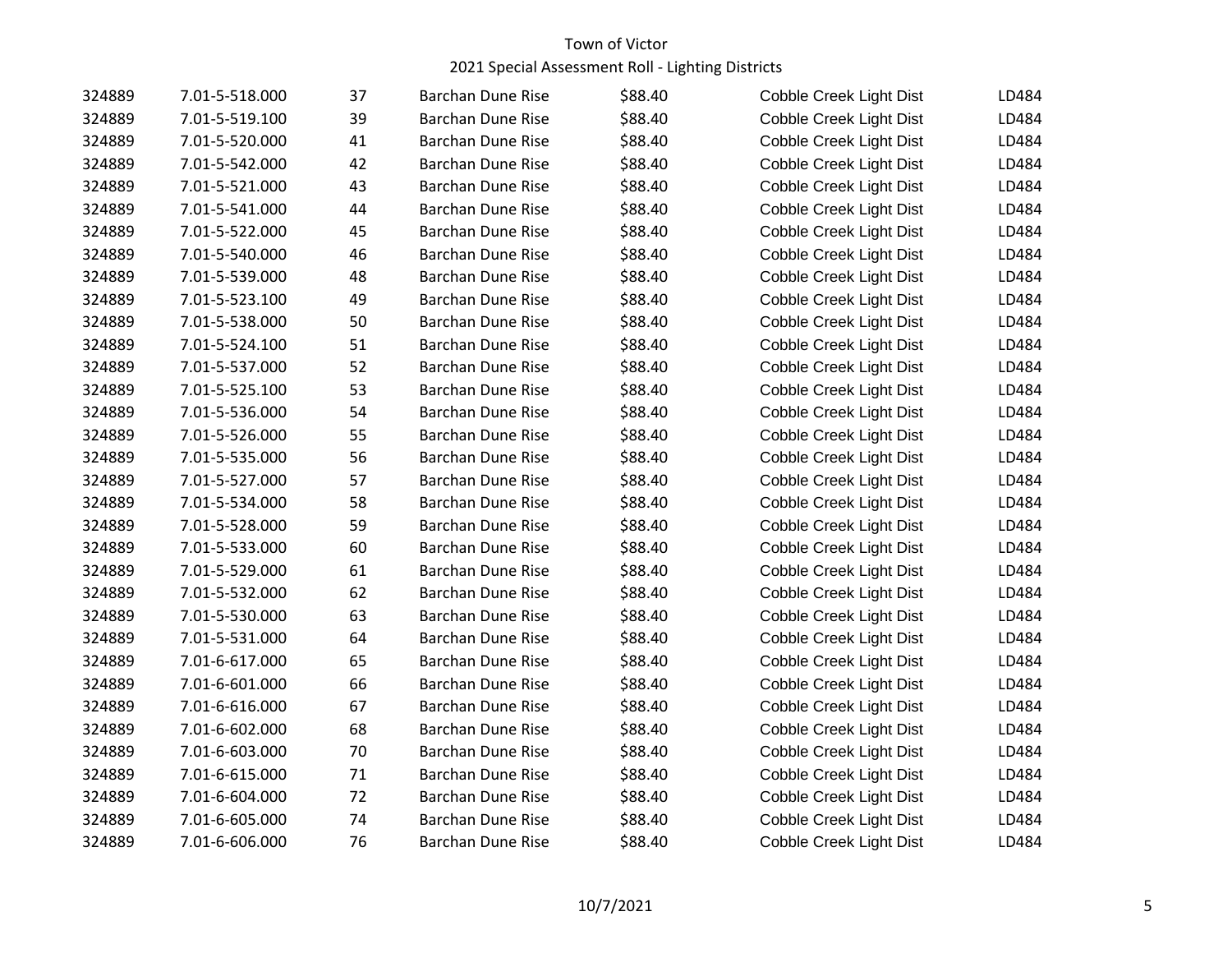| 324889 | 7.01-6-607.000 | 78             | <b>Barchan Dune Rise</b> | \$88.40 | Cobble Creek Light Dist | LD484 |
|--------|----------------|----------------|--------------------------|---------|-------------------------|-------|
| 324889 | 7.01-6-608.000 | 80             | <b>Barchan Dune Rise</b> | \$88.40 | Cobble Creek Light Dist | LD484 |
| 324889 | 7.01-6-614.000 | 81             | <b>Barchan Dune Rise</b> | \$88.40 | Cobble Creek Light Dist | LD484 |
| 324889 | 7.01-6-609.000 | 82             | <b>Barchan Dune Rise</b> | \$88.40 | Cobble Creek Light Dist | LD484 |
| 324889 | 7.01-6-613.000 | 85             | <b>Barchan Dune Rise</b> | \$88.40 | Cobble Creek Light Dist | LD484 |
| 324889 | 7.01-6-612.100 | 89             | <b>Barchan Dune Rise</b> | \$88.40 | Cobble Creek Light Dist | LD484 |
| 324889 | 7.01-6-697.000 | 90             | <b>Barchan Dune Rise</b> | \$88.40 | Cobble Creek Light Dist | LD484 |
| 324889 | 7.01-6-611.100 | 93             | <b>Barchan Dune Rise</b> | \$88.40 | Cobble Creek Light Dist | LD484 |
| 324889 | 7.01-2-71.000  | $\mathbf{1}$   | <b>Beach Flint</b>       | \$88.40 | Cobble Creek Light Dist | LD484 |
| 324889 | 7.01-2-70.000  | 3              | <b>Beach Flint</b>       | \$88.40 | Cobble Creek Light Dist | LD484 |
| 324889 | 7.01-2-29.100  | 4              | <b>Beach Flint</b>       | \$88.40 | Cobble Creek Light Dist | LD484 |
| 324889 | 7.01-2-69.000  | 5              | <b>Beach Flint</b>       | \$88.40 | Cobble Creek Light Dist | LD484 |
| 324889 | 7.01-2-30.000  | 6              | <b>Beach Flint</b>       | \$88.40 | Cobble Creek Light Dist | LD484 |
| 324889 | 7.01-2-68.000  | $\overline{7}$ | <b>Beach Flint</b>       | \$88.40 | Cobble Creek Light Dist | LD484 |
| 324889 | 7.01-2-31.000  | 8              | <b>Beach Flint</b>       | \$88.40 | Cobble Creek Light Dist | LD484 |
| 324889 | 7.01-2-67.000  | 9              | <b>Beach Flint</b>       | \$88.40 | Cobble Creek Light Dist | LD484 |
| 324889 | 7.01-2-32.000  | 10             | <b>Beach Flint</b>       | \$88.40 | Cobble Creek Light Dist | LD484 |
| 324889 | 7.01-2-66.000  | 11             | <b>Beach Flint</b>       | \$88.40 | Cobble Creek Light Dist | LD484 |
| 324889 | 7.01-2-65.000  | 13             | <b>Beach Flint</b>       | \$88.40 | Cobble Creek Light Dist | LD484 |
| 324889 | 7.01-2-64.000  | 15             | <b>Beach Flint</b>       | \$88.40 | Cobble Creek Light Dist | LD484 |
| 324889 | 7.01-2-63.000  | 17             | <b>Beach Flint</b>       | \$88.40 | Cobble Creek Light Dist | LD484 |
| 324889 | 7.01-2-62.000  | 19             | <b>Beach Flint</b>       | \$88.40 | Cobble Creek Light Dist | LD484 |
| 324889 | 7.01-2-61.000  | 21             | <b>Beach Flint</b>       | \$88.40 | Cobble Creek Light Dist | LD484 |
| 324889 | 7.01-2-52.000  | 22             | <b>Beach Flint</b>       | \$88.40 | Cobble Creek Light Dist | LD484 |
| 324889 | 7.01-2-60.000  | 23             | <b>Beach Flint</b>       | \$88.40 | Cobble Creek Light Dist | LD484 |
| 324889 | 7.01-2-59.000  | 25             | <b>Beach Flint</b>       | \$88.40 | Cobble Creek Light Dist | LD484 |
| 324889 | 7.01-2-53.000  | 26             | <b>Beach Flint</b>       | \$88.40 | Cobble Creek Light Dist | LD484 |
| 324889 | 7.01-2-96.100  | 27             | <b>Beach Flint</b>       | \$88.40 | Cobble Creek Light Dist | LD484 |
| 324889 | 7.01-2-54.000  | 28             | <b>Beach Flint</b>       | \$88.40 | Cobble Creek Light Dist | LD484 |
| 324889 | 7.01-2-97.100  | 30             | <b>Beach Flint</b>       | \$88.40 | Cobble Creek Light Dist | LD484 |
| 324889 | 7.01-2-56.100  | 31             | <b>Beach Flint</b>       | \$88.40 | Cobble Creek Light Dist | LD484 |
| 324889 | 7.01-1-37.000  | 1              | <b>Buckthorn</b>         | \$88.40 | Cobble Creek Light Dist | LD484 |
| 324889 | 7.01-1-24.000  | $\overline{2}$ | <b>Buckthorn</b>         | \$88.40 | Cobble Creek Light Dist | LD484 |
| 324889 | 7.01-1-36.000  | 3              | <b>Buckthorn</b>         | \$88.40 | Cobble Creek Light Dist | LD484 |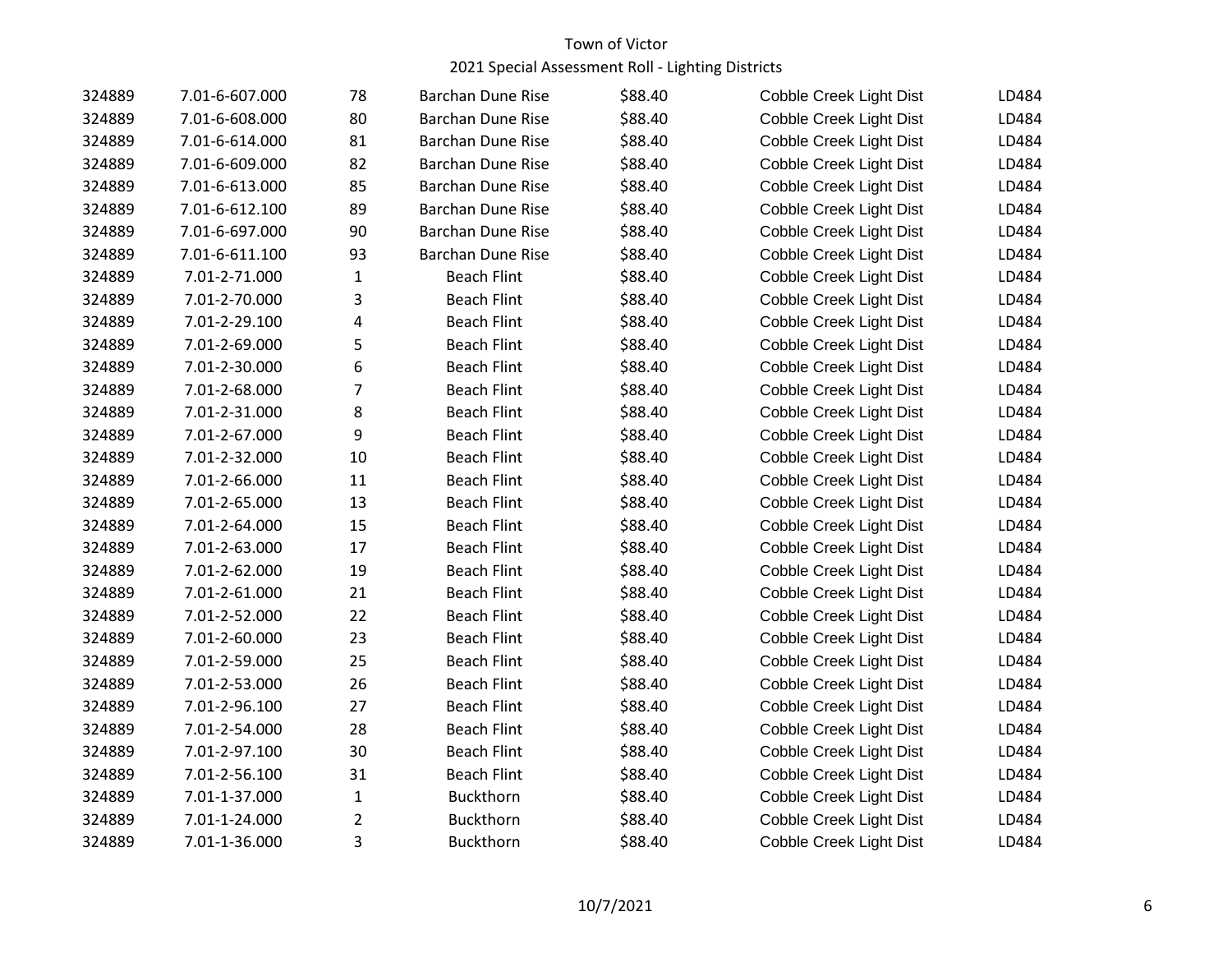| 324889 | 7.01-1-25.000 | 4              | <b>Buckthorn</b> | \$88.40 | Cobble Creek Light Dist | LD484 |
|--------|---------------|----------------|------------------|---------|-------------------------|-------|
| 324889 | 7.01-1-26.000 | 6              | Buckthorn        | \$88.40 | Cobble Creek Light Dist | LD484 |
| 324889 | 7.01-1-27.000 | 8              | <b>Buckthorn</b> | \$88.40 | Cobble Creek Light Dist | LD484 |
| 324889 | 7.01-1-28.000 | 10             | <b>Buckthorn</b> | \$88.40 | Cobble Creek Light Dist | LD484 |
| 324889 | 7.01-1-35.000 | 11             | <b>Buckthorn</b> | \$88.40 | Cobble Creek Light Dist | LD484 |
| 324889 | 7.01-1-29.000 | 12             | <b>Buckthorn</b> | \$88.40 | Cobble Creek Light Dist | LD484 |
| 324889 | 7.01-1-30.000 | 14             | Buckthorn        | \$88.40 | Cobble Creek Light Dist | LD484 |
| 324889 | 7.01-1-31.000 | 16             | Buckthorn        | \$88.40 | Cobble Creek Light Dist | LD484 |
| 324889 | 7.01-1-32.000 | 18             | Buckthorn        | \$88.40 | Cobble Creek Light Dist | LD484 |
| 324889 | 7.01-1-33.000 | 20             | <b>Buckthorn</b> | \$88.40 | Cobble Creek Light Dist | LD484 |
| 324889 | 7.01-1-34.000 | 22             | Buckthorn        | \$88.40 | Cobble Creek Light Dist | LD484 |
| 324889 | 7.01-4-1.000  | $\overline{2}$ | Cheshire         | \$88.40 | Cobble Creek Light Dist | LD484 |
| 324889 | 7.01-4-2.000  | 4              | Cheshire         | \$88.40 | Cobble Creek Light Dist | LD484 |
| 324889 | 7.01-4-48.000 | 5              | Cheshire         | \$88.40 | Cobble Creek Light Dist | LD484 |
| 324889 | 7.01-4-3.000  | 6              | Cheshire         | \$88.40 | Cobble Creek Light Dist | LD484 |
| 324889 | 7.01-4-47.000 | 7              | Cheshire         | \$88.40 | Cobble Creek Light Dist | LD484 |
| 324889 | 7.01-4-4.000  | 8              | Cheshire         | \$88.40 | Cobble Creek Light Dist | LD484 |
| 324889 | 7.01-4-46.000 | 9              | Cheshire         | \$88.40 | Cobble Creek Light Dist | LD484 |
| 324889 | 7.01-4-5.100  | 10             | Cheshire         | \$88.40 | Cobble Creek Light Dist | LD484 |
| 324889 | 7.01-4-45.000 | 11             | Cheshire         | \$88.40 | Cobble Creek Light Dist | LD484 |
| 324889 | 7.01-4-6.100  | 12             | Cheshire         | \$88.40 | Cobble Creek Light Dist | LD484 |
| 324889 | 7.01-4-8.100  | 14             | Cheshire         | \$88.40 | Cobble Creek Light Dist | LD484 |
| 324889 | 7.01-4-9.000  | 18             | Cheshire         | \$88.40 | Cobble Creek Light Dist | LD484 |
| 324889 | 7.01-4-10.000 | 20             | Cheshire         | \$88.40 | Cobble Creek Light Dist | LD484 |
| 324889 | 7.01-4-11.000 | 22             | Cheshire         | \$88.40 | Cobble Creek Light Dist | LD484 |
| 324889 | 7.01-4-12.000 | 24             | Cheshire         | \$88.40 | Cobble Creek Light Dist | LD484 |
| 324889 | 7.01-4-13.000 | 26             | Cheshire         | \$88.40 | Cobble Creek Light Dist | LD484 |
| 324889 | 7.01-4-14.000 | 28             | Cheshire         | \$88.40 | Cobble Creek Light Dist | LD484 |
| 324889 | 7.01-4-15.000 | 30             | Cheshire         | \$88.40 | Cobble Creek Light Dist | LD484 |
| 324889 | 7.01-4-16.000 | 32             | Cheshire         | \$88.40 | Cobble Creek Light Dist | LD484 |
| 324889 | 7.01-4-30.100 | 33             | Cheshire         | \$88.40 | Cobble Creek Light Dist | LD484 |
| 324889 | 7.01-4-17.000 | 34             | Cheshire         | \$88.40 | Cobble Creek Light Dist | LD484 |
| 324889 | 7.01-4-28.100 | 35             | Cheshire         | \$88.40 | Cobble Creek Light Dist | LD484 |
| 324889 | 7.01-4-18.000 | 36             | Cheshire         | \$88.40 | Cobble Creek Light Dist | LD484 |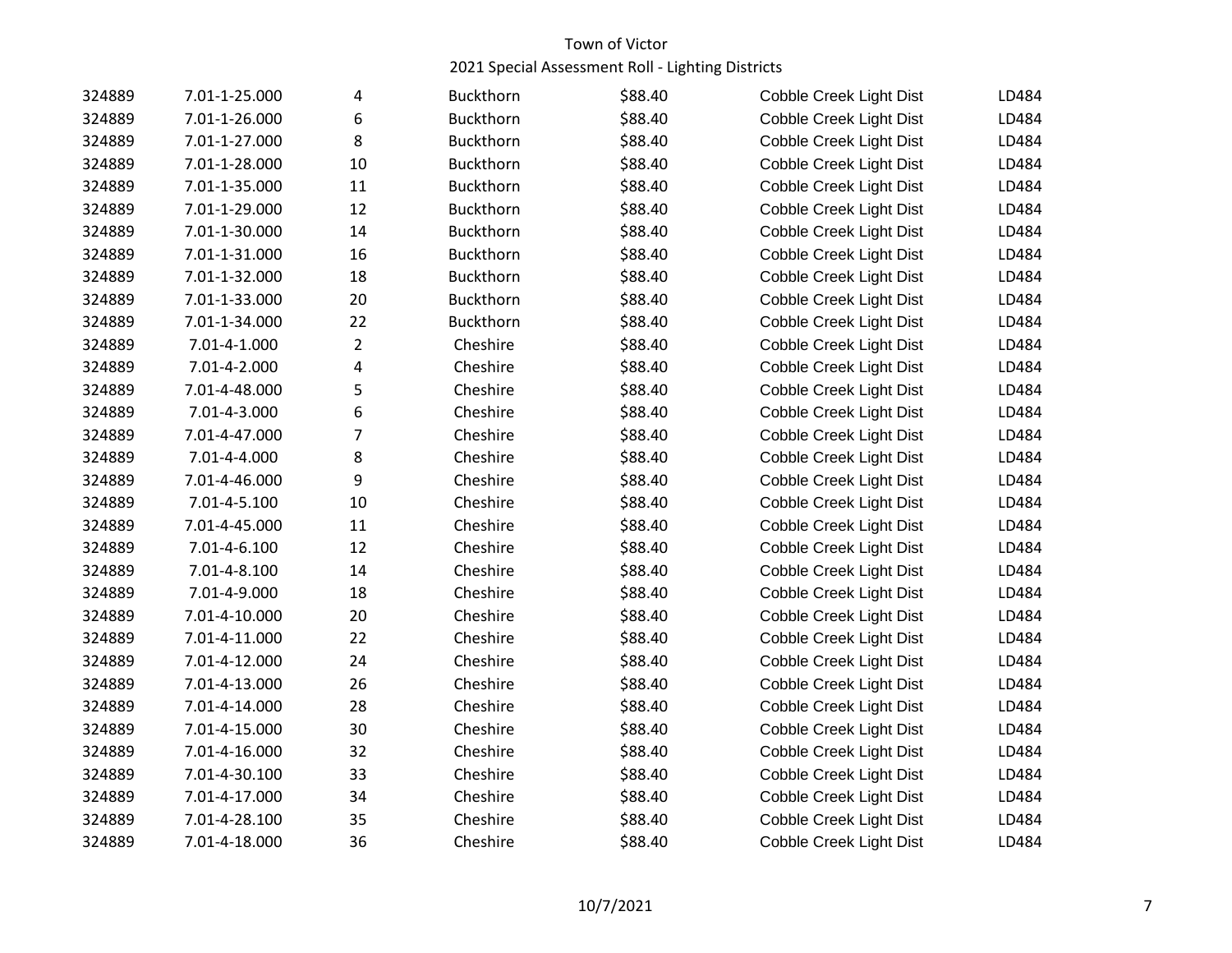| 324889 | 7.01-4-27.100 | 37 | Cheshire            | \$88.40 | Cobble Creek Light Dist | LD484 |
|--------|---------------|----|---------------------|---------|-------------------------|-------|
| 324889 | 7.01-4-19.000 | 38 | Cheshire            | \$88.40 | Cobble Creek Light Dist | LD484 |
| 324889 | 7.01-1-1.000  | 6  | <b>Cobble Creek</b> | \$88.40 | Cobble Creek Light Dist | LD484 |
| 324889 | 7.01-1-2.000  | 8  | <b>Cobble Creek</b> | \$88.40 | Cobble Creek Light Dist | LD484 |
| 324889 | 7.01-1-3.000  | 10 | <b>Cobble Creek</b> | \$88.40 | Cobble Creek Light Dist | LD484 |
| 324889 | 7.01-1-4.000  | 12 | <b>Cobble Creek</b> | \$88.40 | Cobble Creek Light Dist | LD484 |
| 324889 | 7.01-1-5.000  | 14 | <b>Cobble Creek</b> | \$88.40 | Cobble Creek Light Dist | LD484 |
| 324889 | 7.01-2-12.000 | 15 | Cobble Creek        | \$88.40 | Cobble Creek Light Dist | LD484 |
| 324889 | 7.01-1-6.000  | 16 | <b>Cobble Creek</b> | \$88.40 | Cobble Creek Light Dist | LD484 |
| 324889 | 7.01-2-13.000 | 17 | <b>Cobble Creek</b> | \$88.40 | Cobble Creek Light Dist | LD484 |
| 324889 | 7.01-1-7.000  | 18 | <b>Cobble Creek</b> | \$88.40 | Cobble Creek Light Dist | LD484 |
| 324889 | 7.01-1-8.000  | 20 | <b>Cobble Creek</b> | \$88.40 | Cobble Creek Light Dist | LD484 |
| 324889 | 7.01-2-14.000 | 21 | <b>Cobble Creek</b> | \$88.40 | Cobble Creek Light Dist | LD484 |
| 324889 | 7.01-1-9.000  | 22 | <b>Cobble Creek</b> | \$88.40 | Cobble Creek Light Dist | LD484 |
| 324889 | 7.01-2-15.000 | 23 | Cobble Creek        | \$88.40 | Cobble Creek Light Dist | LD484 |
| 324889 | 7.01-1-10.000 | 24 | <b>Cobble Creek</b> | \$88.40 | Cobble Creek Light Dist | LD484 |
| 324889 | 7.01-1-11.000 | 26 | <b>Cobble Creek</b> | \$88.40 | Cobble Creek Light Dist | LD484 |
| 324889 | 7.01-1-12.000 | 28 | <b>Cobble Creek</b> | \$88.40 | Cobble Creek Light Dist | LD484 |
| 324889 | 7.01-1-13.000 | 30 | <b>Cobble Creek</b> | \$88.40 | Cobble Creek Light Dist | LD484 |
| 324889 | 7.01-2-16.000 | 31 | <b>Cobble Creek</b> | \$88.40 | Cobble Creek Light Dist | LD484 |
| 324889 | 7.01-1-14.000 | 32 | <b>Cobble Creek</b> | \$88.40 | Cobble Creek Light Dist | LD484 |
| 324889 | 7.01-2-17.000 | 33 | <b>Cobble Creek</b> | \$88.40 | Cobble Creek Light Dist | LD484 |
| 324889 | 7.01-1-15.000 | 34 | <b>Cobble Creek</b> | \$88.40 | Cobble Creek Light Dist | LD484 |
| 324889 | 7.01-1-16.000 | 36 | Cobble Creek        | \$88.40 | Cobble Creek Light Dist | LD484 |
| 324889 | 7.01-2-18.000 | 37 | <b>Cobble Creek</b> | \$88.40 | Cobble Creek Light Dist | LD484 |
| 324889 | 7.01-1-17.000 | 38 | <b>Cobble Creek</b> | \$88.40 | Cobble Creek Light Dist | LD484 |
| 324889 | 7.01-1-18.000 | 40 | <b>Cobble Creek</b> | \$88.40 | Cobble Creek Light Dist | LD484 |
| 324889 | 7.01-1-19.100 | 42 | <b>Cobble Creek</b> | \$88.40 | Cobble Creek Light Dist | LD484 |
| 324889 | 7.01-2-19.000 | 43 | <b>Cobble Creek</b> | \$88.40 | Cobble Creek Light Dist | LD484 |
| 324889 | 7.01-1-20.100 | 44 | <b>Cobble Creek</b> | \$88.40 | Cobble Creek Light Dist | LD484 |
| 324889 | 7.01-2-20.000 | 45 | <b>Cobble Creek</b> | \$88.40 | Cobble Creek Light Dist | LD484 |
| 324889 | 7.01-1-21.000 | 46 | <b>Cobble Creek</b> | \$88.40 | Cobble Creek Light Dist | LD484 |
| 324889 | 7.01-2-21.000 | 47 | <b>Cobble Creek</b> | \$88.40 | Cobble Creek Light Dist | LD484 |
| 324889 | 7.01-1-22.000 | 48 | <b>Cobble Creek</b> | \$88.40 | Cobble Creek Light Dist | LD484 |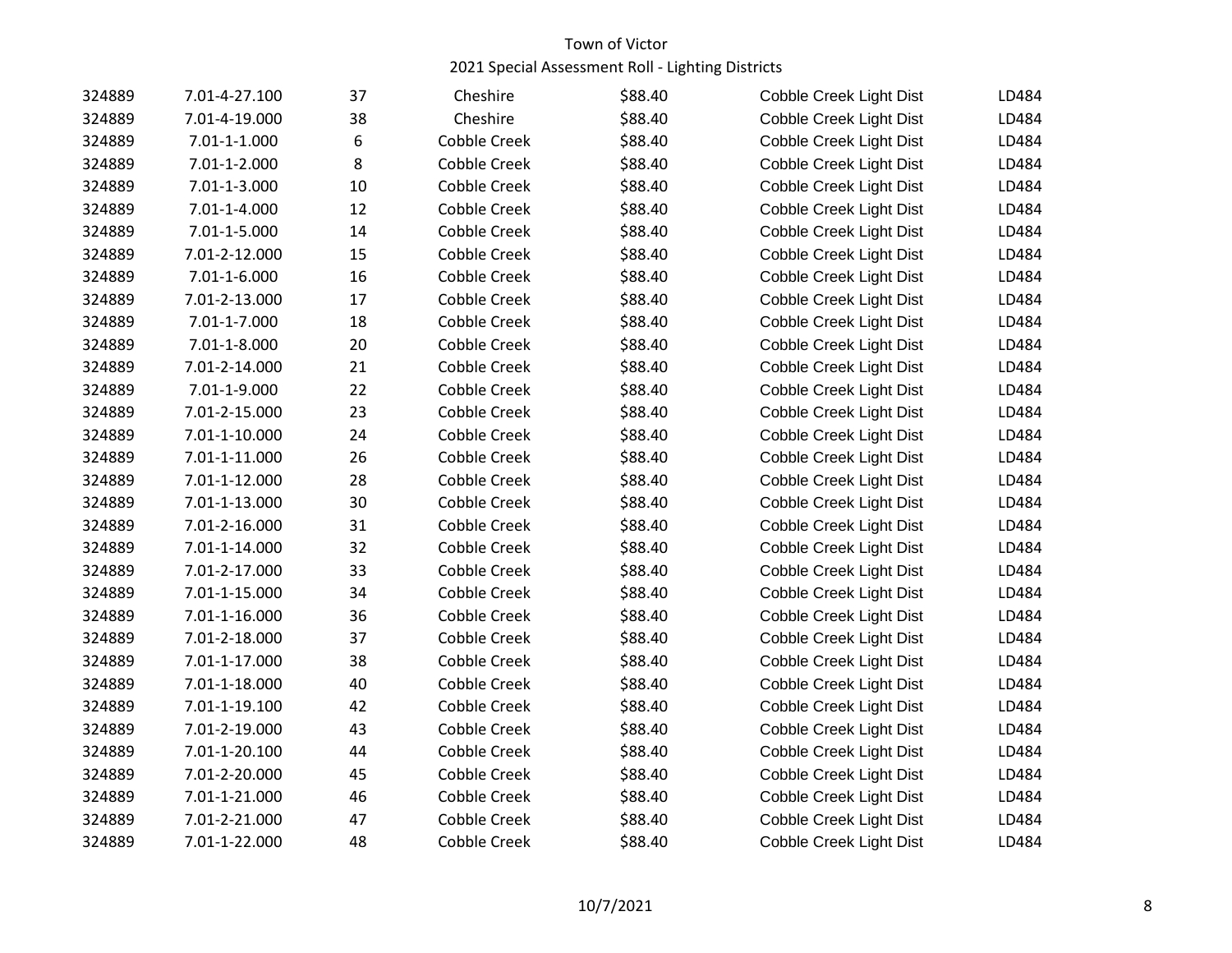| 324889 | 7.01-2-22.000 | 49             | Cobble Creek        | \$88.40    | Cobble Creek Light Dist | LD484 |
|--------|---------------|----------------|---------------------|------------|-------------------------|-------|
| 324889 | 7.01-1-23.000 | 50             | Cobble Creek        | \$88.40    | Cobble Creek Light Dist | LD484 |
| 324889 | 7.01-2-23.000 | 51             | <b>Cobble Creek</b> | \$88.40    | Cobble Creek Light Dist | LD484 |
| 324889 | 7.01-2-24.000 | 53             | Cobble Creek        | \$88.40    | Cobble Creek Light Dist | LD484 |
| 324889 | 7.01-1-38.000 | 54             | Cobble Creek        | \$88.40    | Cobble Creek Light Dist | LD484 |
| 324889 | 7.01-2-25.000 | 55             | <b>Cobble Creek</b> | \$88.40    | Cobble Creek Light Dist | LD484 |
| 324889 | 7.01-1-39.000 | 56             | Cobble Creek        | \$88.40    | Cobble Creek Light Dist | LD484 |
| 324889 | 7.01-2-26.000 | 57             | Cobble Creek        | \$88.40    | Cobble Creek Light Dist | LD484 |
| 324889 | 7.01-1-40.000 | 58             | Cobble Creek        | \$88.40    | Cobble Creek Light Dist | LD484 |
| 324889 | 7.01-2-27.100 | 59             | Cobble Creek        | \$88.40    | Cobble Creek Light Dist | LD484 |
| 324889 | 7.01-1-41.000 | 60             | <b>Cobble Creek</b> | \$88.40    | Cobble Creek Light Dist | LD484 |
| 324889 | 7.01-1-42.000 | 62             | Cobble Creek        | \$88.40    | Cobble Creek Light Dist | LD484 |
| 324889 | 7.01-1-43.000 | 64             | Cobble Creek        | \$88.40    | Cobble Creek Light Dist | LD484 |
| 324889 | 7.01-2-72.000 | 65             | Cobble Creek        | \$88.40    | Cobble Creek Light Dist | LD484 |
| 324889 | 7.01-1-44.000 | 66             | Cobble Creek        | \$88.40    | Cobble Creek Light Dist | LD484 |
| 324889 | 7.01-2-73.000 | 67             | Cobble Creek        | \$88.40    | Cobble Creek Light Dist | LD484 |
| 324889 | 7.01-1-45.000 | 68             | Cobble Creek        | \$88.40    | Cobble Creek Light Dist | LD484 |
| 324889 | 7.01-2-74.000 | 69             | <b>Cobble Creek</b> | \$88.40    | Cobble Creek Light Dist | LD484 |
| 324889 | 7.01-2-75.000 | 71             | Cobble Creek        | \$88.40    | Cobble Creek Light Dist | LD484 |
| 324889 | 7.01-1-46.000 | 72             | Cobble Creek        | \$88.40    | Cobble Creek Light Dist | LD484 |
| 324889 | 7.01-1-47.000 | 74             | Cobble Creek        | \$88.40    | Cobble Creek Light Dist | LD484 |
| 324889 | 7.01-1-48.000 | 76             | Cobble Creek        | \$88.40    | Cobble Creek Light Dist | LD484 |
| 324889 | 7.01-2-87.000 | 77             | <b>Cobble Creek</b> | \$88.40    | Cobble Creek Light Dist | LD484 |
| 324889 | 7.01-2-88.000 | 79             | Cobble Creek        | \$88.40    | Cobble Creek Light Dist | LD484 |
| 324889 | 7.01-1-50.100 | 80             | Cobble Creek        | \$88.40    | Cobble Creek Light Dist | LD484 |
| 324889 | 7.01-2-89.000 | 81             | Cobble Creek        | \$88.40    | Cobble Creek Light Dist | LD484 |
| 324889 | 7.01-2-90.000 | 85             | Cobble Creek        | \$88.40    | Cobble Creek Light Dist | LD484 |
| 324889 | 7.01-2-91.000 | 89             | Cobble Creek        | \$88.40    | Cobble Creek Light Dist | LD484 |
| 324889 | 7.01-2-92.000 | 93             | Cobble Creek        | \$88.40    | Cobble Creek Light Dist | LD484 |
| 324889 | 7.01-1-99.110 | 100            | <b>Cobble Creek</b> | \$9,018.20 | Cobble Creek Light Dist | LD484 |
| 324889 | 7.01-4-49.000 | 120            | Cobble Creek        | \$88.40    | Cobble Creek Light Dist | LD484 |
| 324889 | 7.01-4-50.000 | 122            | <b>Cobble Creek</b> | \$88.40    | Cobble Creek Light Dist | LD484 |
| 324889 | 7.01-2-86.000 | $\mathbf{1}$   | <b>Esker Rise</b>   | \$88.40    | Cobble Creek Light Dist | LD484 |
| 324889 | 7.01-2-76.000 | $\overline{2}$ | <b>Esker Rise</b>   | \$88.40    | Cobble Creek Light Dist | LD484 |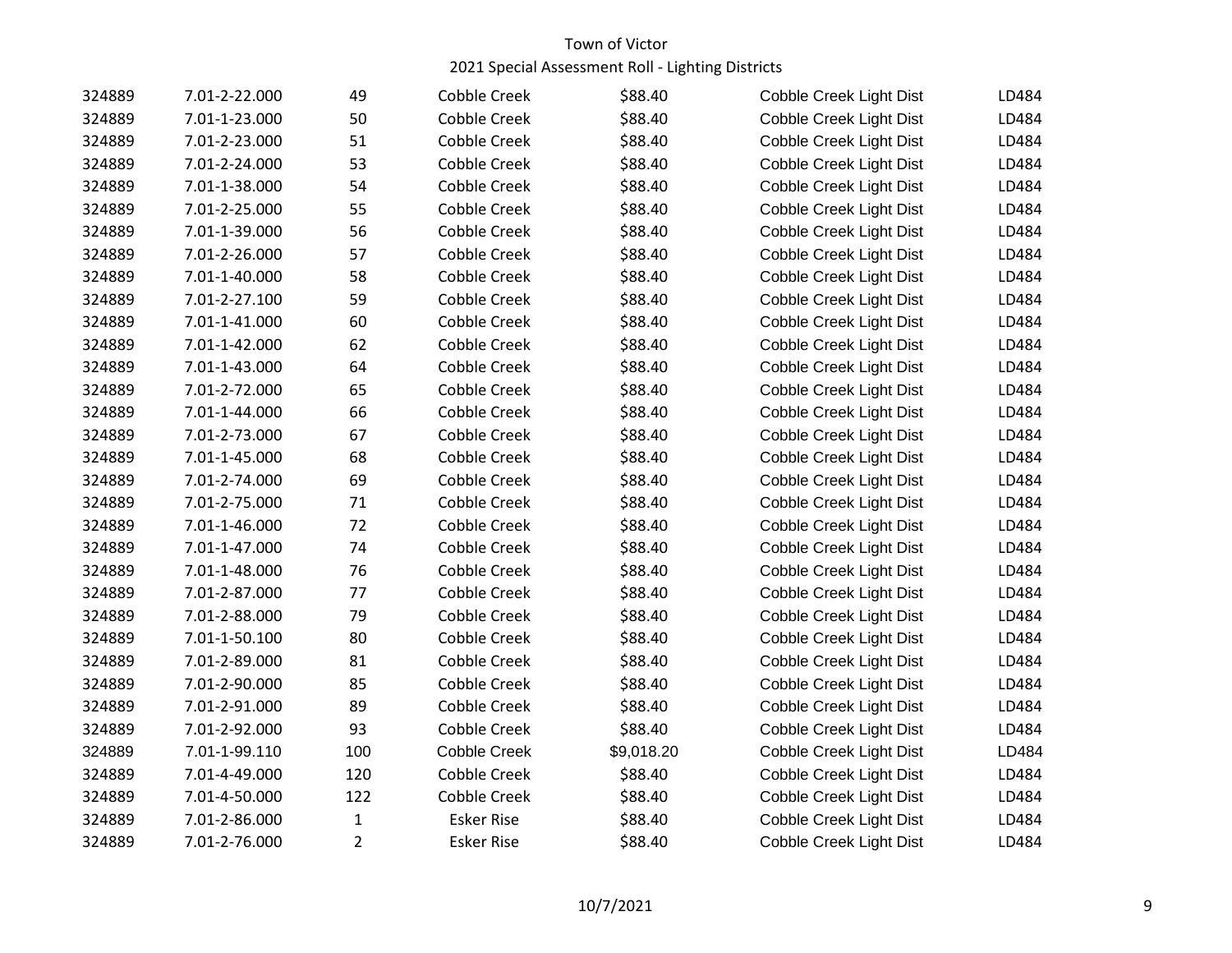| 324889 | 7.01-2-77.000  | 4              | <b>Esker Rise</b>     | \$88.40 | Cobble Creek Light Dist | LD484 |
|--------|----------------|----------------|-----------------------|---------|-------------------------|-------|
| 324889 | 7.01-2-85.000  | 5              | <b>Esker Rise</b>     | \$88.40 | Cobble Creek Light Dist | LD484 |
| 324889 | 7.01-2-78.000  | 6              | <b>Esker Rise</b>     | \$88.40 | Cobble Creek Light Dist | LD484 |
| 324889 | 7.01-2-84.000  | 7              | <b>Esker Rise</b>     | \$88.40 | Cobble Creek Light Dist | LD484 |
| 324889 | 7.01-2-79.000  | 8              | <b>Esker Rise</b>     | \$88.40 | Cobble Creek Light Dist | LD484 |
| 324889 | 7.01-2-83.000  | 9              | <b>Esker Rise</b>     | \$88.40 | Cobble Creek Light Dist | LD484 |
| 324889 | 7.01-2-80.000  | 10             | <b>Esker Rise</b>     | \$88.40 | Cobble Creek Light Dist | LD484 |
| 324889 | 7.01-2-82.000  | 11             | <b>Esker Rise</b>     | \$88.40 | Cobble Creek Light Dist | LD484 |
| 324889 | 7.01-2-81.000  | 12             | <b>Esker Rise</b>     | \$88.40 | Cobble Creek Light Dist | LD484 |
| 324889 | 7.01-6-700.000 |                | <b>Highland Green</b> | \$44.20 | Cobble Creek Light Dist | LD484 |
| 324889 | 7.01-6-628.000 | $\overline{2}$ | <b>Highland Green</b> | \$44.20 | Cobble Creek Light Dist | LD484 |
| 324889 | 7.01-6-629.100 | 3              | <b>Highland Green</b> | \$44.20 | Cobble Creek Light Dist | LD484 |
| 324889 | 7.01-6-627.000 | 4              | <b>Highland Green</b> | \$44.20 | Cobble Creek Light Dist | LD484 |
| 324889 | 7.01-6-630.000 | 5              | <b>Highland Green</b> | \$44.20 | Cobble Creek Light Dist | LD484 |
| 324889 | 7.01-6-626.000 | 6              | <b>Highland Green</b> | \$44.20 | Cobble Creek Light Dist | LD484 |
| 324889 | 7.01-6-631.000 | 7              | <b>Highland Green</b> | \$44.20 | Cobble Creek Light Dist | LD484 |
| 324889 | 7.01-6-625.000 | 8              | <b>Highland Green</b> | \$44.20 | Cobble Creek Light Dist | LD484 |
| 324889 | 7.01-6-632.000 | 9              | <b>Highland Green</b> | \$44.20 | Cobble Creek Light Dist | LD484 |
| 324889 | 7.01-6-624.000 | 10             | <b>Highland Green</b> | \$44.20 | Cobble Creek Light Dist | LD484 |
| 324889 | 7.01-6-633.000 | 11             | <b>Highland Green</b> | \$44.20 | Cobble Creek Light Dist | LD484 |
| 324889 | 7.01-6-623.000 | 12             | <b>Highland Green</b> | \$44.20 | Cobble Creek Light Dist | LD484 |
| 324889 | 7.01-6-622.000 | 14             | <b>Highland Green</b> | \$44.20 | Cobble Creek Light Dist | LD484 |
| 324889 | 7.01-6-634.000 | 15             | <b>Highland Green</b> | \$44.20 | Cobble Creek Light Dist | LD484 |
| 324889 | 7.01-6-621.000 | 16             | <b>Highland Green</b> | \$44.20 | Cobble Creek Light Dist | LD484 |
| 324889 | 7.01-6-620.000 | 18             | <b>Highland Green</b> | \$44.20 | Cobble Creek Light Dist | LD484 |
| 324889 | 7.01-6-635.000 | 19             | <b>Highland Green</b> | \$44.20 | Cobble Creek Light Dist | LD484 |
| 324889 | 7.01-6-619.000 | 20             | <b>Highland Green</b> | \$44.20 | Cobble Creek Light Dist | LD484 |
| 324889 | 7.01-6-618.000 | 22             | <b>Highland Green</b> | \$44.20 | Cobble Creek Light Dist | LD484 |
| 324889 | 7.01-6-636.000 | 23             | <b>Highland Green</b> | \$44.20 | Cobble Creek Light Dist | LD484 |
| 324889 | 7.01-6-646.000 | 24             | <b>Highland Green</b> | \$44.20 | Cobble Creek Light Dist | LD484 |
| 324889 | 7.01-6-637.000 | 25             | <b>Highland Green</b> | \$44.20 | Cobble Creek Light Dist | LD484 |
| 324889 | 7.01-6-645.000 | 26             | <b>Highland Green</b> | \$44.20 | Cobble Creek Light Dist | LD484 |
| 324889 | 7.01-6-638.000 | 27             | <b>Highland Green</b> | \$44.20 | Cobble Creek Light Dist | LD484 |
| 324889 | 7.01-6-644.000 | 28             | <b>Highland Green</b> | \$44.20 | Cobble Creek Light Dist | LD484 |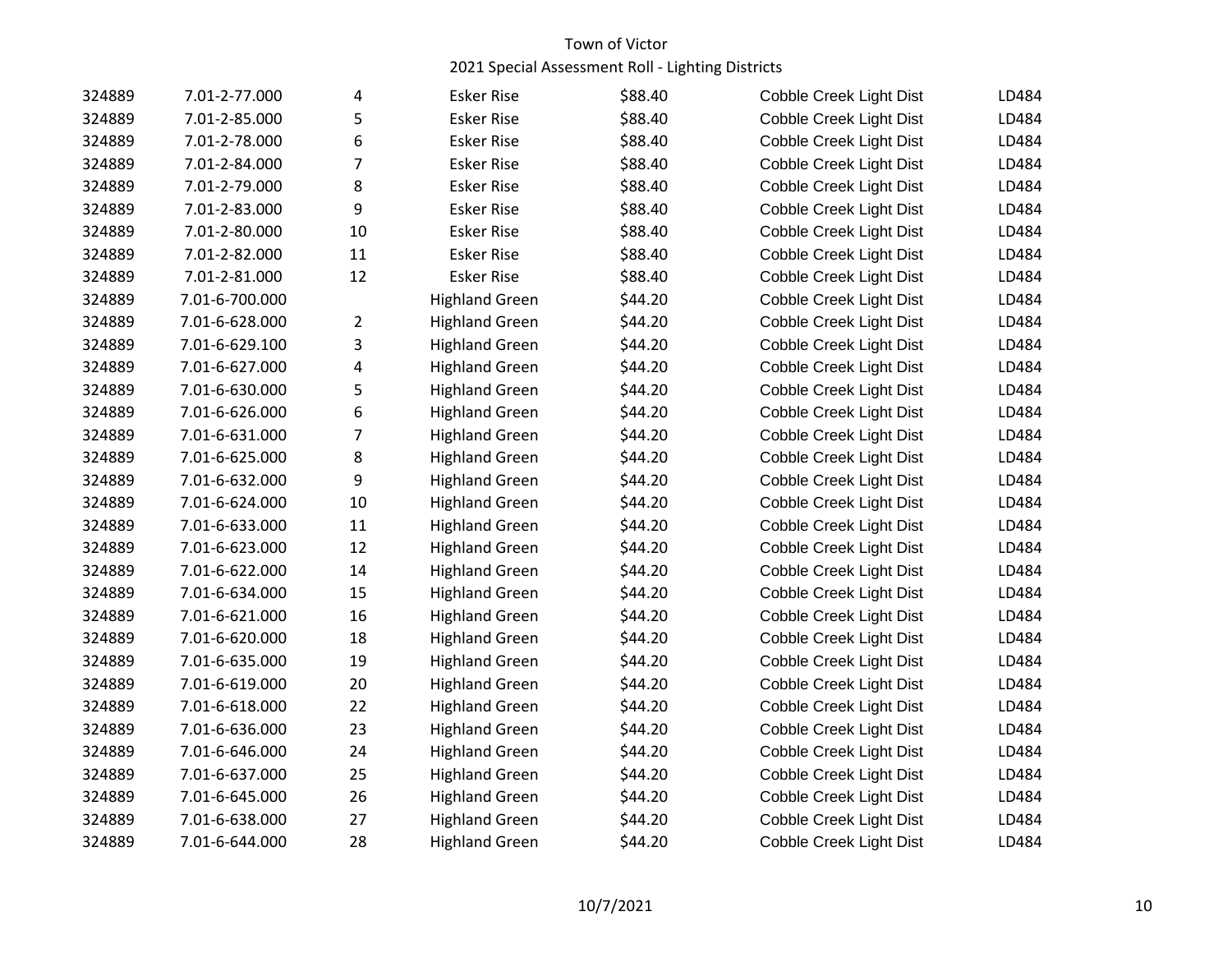| 324889 | 7.01-6-639.000 | 29             | <b>Highland Green</b> | \$44.20 | Cobble Creek Light Dist | LD484 |
|--------|----------------|----------------|-----------------------|---------|-------------------------|-------|
| 324889 | 7.01-6-643.000 | 30             | <b>Highland Green</b> | \$44.20 | Cobble Creek Light Dist | LD484 |
| 324889 | 7.01-6-640.110 | 31             | <b>Highland Green</b> | \$44.20 | Cobble Creek Light Dist | LD484 |
| 324889 | 7.01-6-642.000 | 32             | <b>Highland Green</b> | \$44.20 | Cobble Creek Light Dist | LD484 |
| 324889 | 7.01-6-641.000 | 34             | <b>Highland Green</b> | \$44.20 | Cobble Creek Light Dist | LD484 |
| 324889 | 7.01-2-51.000  | $\mathbf{1}$   | Moraine               | \$88.40 | Cobble Creek Light Dist | LD484 |
| 324889 | 7.01-2-33.000  | $\overline{2}$ | Moraine               | \$88.40 | Cobble Creek Light Dist | LD484 |
| 324889 | 7.01-2-50.000  | 3              | Moraine               | \$88.40 | Cobble Creek Light Dist | LD484 |
| 324889 | 7.01-2-34.000  | 4              | Moraine               | \$88.40 | Cobble Creek Light Dist | LD484 |
| 324889 | 7.01-2-98.000  | 5              | Moraine               | \$88.40 | Cobble Creek Light Dist | LD484 |
| 324889 | 7.01-2-35.000  | 6              | Moraine               | \$88.40 | Cobble Creek Light Dist | LD484 |
| 324889 | 7.01-2-48.000  | 7              | Moraine               | \$88.40 | Cobble Creek Light Dist | LD484 |
| 324889 | 7.01-2-36.000  | 8              | Moraine               | \$88.40 | Cobble Creek Light Dist | LD484 |
| 324889 | 7.01-2-47.000  | 9              | Moraine               | \$88.40 | Cobble Creek Light Dist | LD484 |
| 324889 | 7.01-2-37.000  | 10             | Moraine               | \$88.40 | Cobble Creek Light Dist | LD484 |
| 324889 | 7.01-2-46.000  | 11             | Moraine               | \$88.40 | Cobble Creek Light Dist | LD484 |
| 324889 | 7.01-2-38.000  | 12             | Moraine               | \$88.40 | Cobble Creek Light Dist | LD484 |
| 324889 | 7.01-2-45.000  | 13             | Moraine               | \$88.40 | Cobble Creek Light Dist | LD484 |
| 324889 | 7.01-2-39.100  | 14             | Moraine               | \$88.40 | Cobble Creek Light Dist | LD484 |
| 324889 | 7.01-2-44.000  | 15             | Moraine               | \$88.40 | Cobble Creek Light Dist | LD484 |
| 324889 | 7.01-2-41.110  | 20             | Moraine               | \$88.40 | Cobble Creek Light Dist | LD484 |
| 324889 | 7.01-2-43.100  | 22             | Moraine               | \$88.40 | Cobble Creek Light Dist | LD484 |
| 324889 | 7.01-2-1.000   | $\mathbf{1}$   | Quoin                 | \$88.40 | Cobble Creek Light Dist | LD484 |
| 324889 | 7.01-2-11.000  | $\overline{2}$ | Quoin                 | \$88.40 | Cobble Creek Light Dist | LD484 |
| 324889 | 7.01-2-2.000   | 3              | Quoin                 | \$88.40 | Cobble Creek Light Dist | LD484 |
| 324889 | 7.01-2-3.000   | 5              | Quoin                 | \$88.40 | Cobble Creek Light Dist | LD484 |
| 324889 | 7.01-2-10.100  | 6              | Quoin                 | \$88.40 | Cobble Creek Light Dist | LD484 |
| 324889 | 7.01-2-4.000   | $\overline{7}$ | Quoin                 | \$88.40 | Cobble Creek Light Dist | LD484 |
| 324889 | 7.01-2-5.100   | 11             | Quoin                 | \$88.40 | Cobble Creek Light Dist | LD484 |
| 324889 | 7.01-2-7.000   | 13             | Quoin                 | \$88.40 | Cobble Creek Light Dist | LD484 |
| 324889 | 7.01-2-8.000   | 15             | Quoin                 | \$88.40 | Cobble Creek Light Dist | LD484 |
| 324889 | 7.01-2-9.000   | 17             | Quoin                 | \$88.40 | Cobble Creek Light Dist | LD484 |
| 324889 | 7.01-4-44.000  | $\mathbf{1}$   | Sheffield             | \$88.40 | Cobble Creek Light Dist | LD484 |
| 324889 | 7.01-4-43.100  | 3              | Sheffield             | \$88.40 | Cobble Creek Light Dist | LD484 |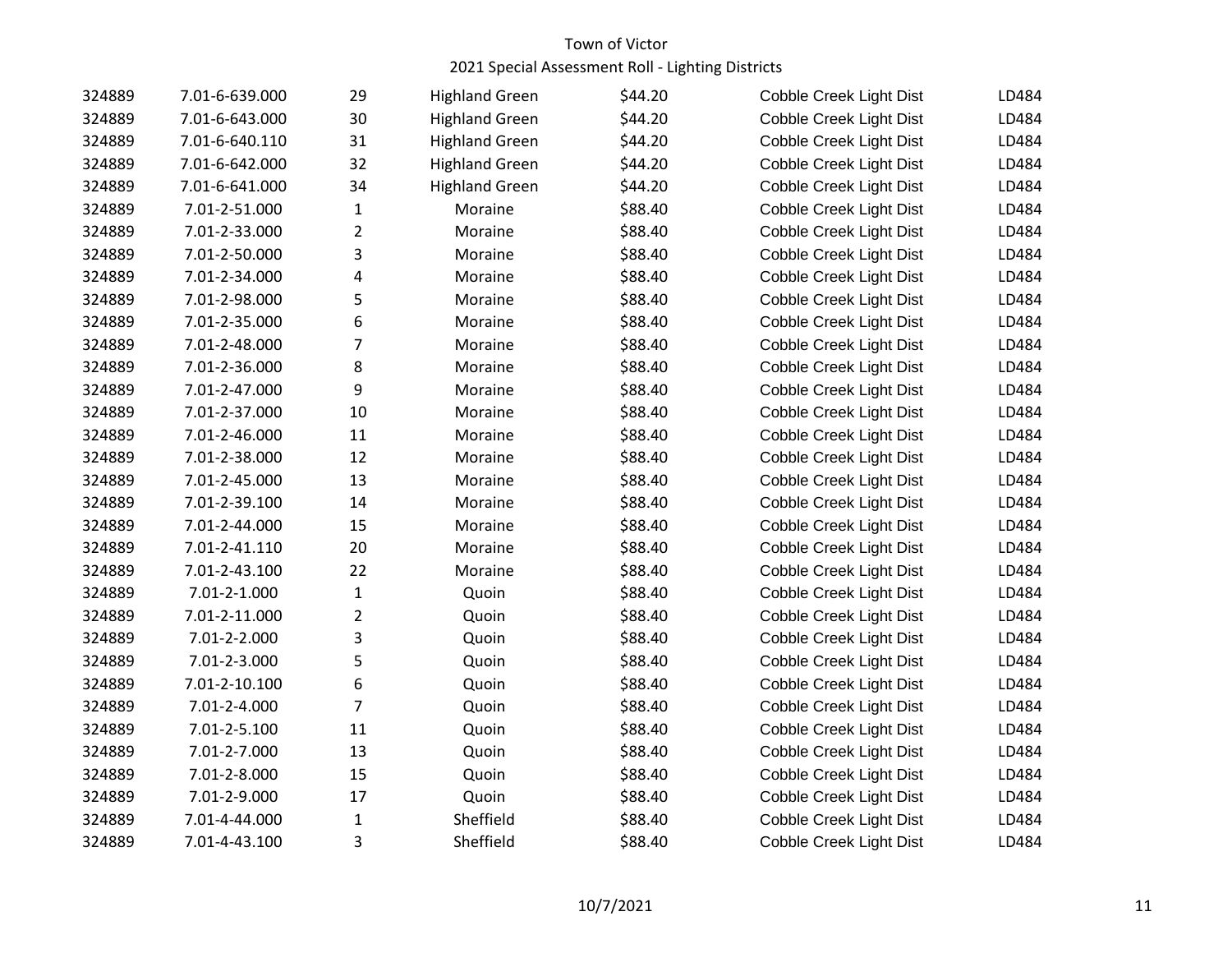| 324889             | 7.01-4-41.100 | 7    | Sheffield     | \$88.40     | Cobble Creek Light Dist        | LD484 |
|--------------------|---------------|------|---------------|-------------|--------------------------------|-------|
| 324889             | 7.01-4-40.100 | 9    | Sheffield     | \$88.40     | Cobble Creek Light Dist        | LD484 |
| 324889             | 7.01-4-39.000 | 11   | Sheffield     | \$88.40     | Cobble Creek Light Dist        | LD484 |
| 324889             | 7.01-4-38.000 | 15   | Sheffield     | \$88.40     | Cobble Creek Light Dist        | LD484 |
| 324889             | 7.01-4-37.100 | 17   | Sheffield     | \$88.40     | Cobble Creek Light Dist        | LD484 |
| 324889             | 7.01-4-35.100 | 21   | Sheffield     | \$88.40     | Cobble Creek Light Dist        | LD484 |
| 324889             | 7.01-1-96.000 | 25   | Sheffield     | \$88.40     | <b>Cobble Creek Light Dist</b> | LD484 |
| 324889             | 7.01-4-34.100 | 27   | Sheffield     | \$88.40     | Cobble Creek Light Dist        | LD484 |
| 324889             | 7.01-4-32.100 | 29   | Sheffield     | \$88.40     | Cobble Creek Light Dist        | LD484 |
| 324889             | 7.01-4-31.100 | 33   | Sheffield     | \$88.40     | Cobble Creek Light Dist        | LD484 |
| 324889             | 7.01-4-20.000 | 5    | Somerset Glen | \$88.40     | Cobble Creek Light Dist        | LD484 |
| 324889             | 7.01-4-25.100 | 8    | Somerset Glen | \$88.40     | Cobble Creek Light Dist        | LD484 |
| 324889             | 7.01-4-21.000 | 9    | Somerset Glen | \$88.40     | Cobble Creek Light Dist        | LD484 |
| 324889             | 7.01-4-24.000 | 10   | Somerset Glen | \$88.40     | Cobble Creek Light Dist        | LD484 |
| 324889             | 7.01-4-22.000 | 11   | Somerset Glen | \$88.40     | Cobble Creek Light Dist        | LD484 |
| 324889             | 7.01-4-23.000 | 12   | Somerset Glen | \$88.40     | Cobble Creek Light Dist        | LD484 |
| 324889             | 7.01-3-6.000  | 6900 | Gillis        | \$1.00      | Cobble Creek Light Dist        | LD484 |
| 324889             | 7.01-3-7.000  | 6902 | Gillis        | \$1.00      | Cobble Creek Light Dist        | LD484 |
| 324889             | 7.01-3-8.000  | 6904 | Gillis        | \$1.00      | Cobble Creek Light Dist        | LD484 |
| Total of all units |               | 276  |               | \$31,740.00 |                                |       |

#### **Rolling Meadows Light Dist**

| Tax ID              | House # | <b>Street</b>     | Tax Levy Jan. 2022 | <b>Lighting District Name</b>     | <b>Spec Dist Code</b> |
|---------------------|---------|-------------------|--------------------|-----------------------------------|-----------------------|
| $6.02 - 2 - 2.000$  | 275     | <b>Meadowlark</b> | \$208.00           | Rolling Meadows Light Dist        | LD486                 |
| $6.02 - 2 - 1.000$  | 285     | Meadowlark        | \$208.00           | <b>Rolling Meadows Light Dist</b> | LD486                 |
| $6.02 - 2 - 23.100$ | 289     | Meadowlark        | \$208.00           | Rolling Meadows Light Dist        | LD486                 |
| $6.02 - 2 - 24.000$ | 292     | Meadowlark        | \$208.00           | <b>Rolling Meadows Light Dist</b> | LD486                 |
| $6.02 - 2 - 22.000$ | 297     | Meadowlark        | \$208.00           | <b>Rolling Meadows Light Dist</b> | LD486                 |
| $6.02 - 2 - 25.000$ | 300     | Meadowlark        | \$208.00           | <b>Rolling Meadows Light Dist</b> | LD486                 |
| $6.02 - 2 - 21.000$ | 303     | Meadowlark        | \$208.00           | <b>Rolling Meadows Light Dist</b> | LD486                 |
| $6.02 - 2 - 26.000$ | 310     | Meadowlark        | \$208.00           | <b>Rolling Meadows Light Dist</b> | LD486                 |
| 6.02-2-20.000       | 311     | <b>Meadowlark</b> | \$208.00           | <b>Rolling Meadows Light Dist</b> | LD486                 |
| 6.02-2-27.000       | 316     | Meadowlark        | \$208.00           | <b>Rolling Meadows Light Dist</b> | LD486                 |
|                     |         |                   |                    |                                   |                       |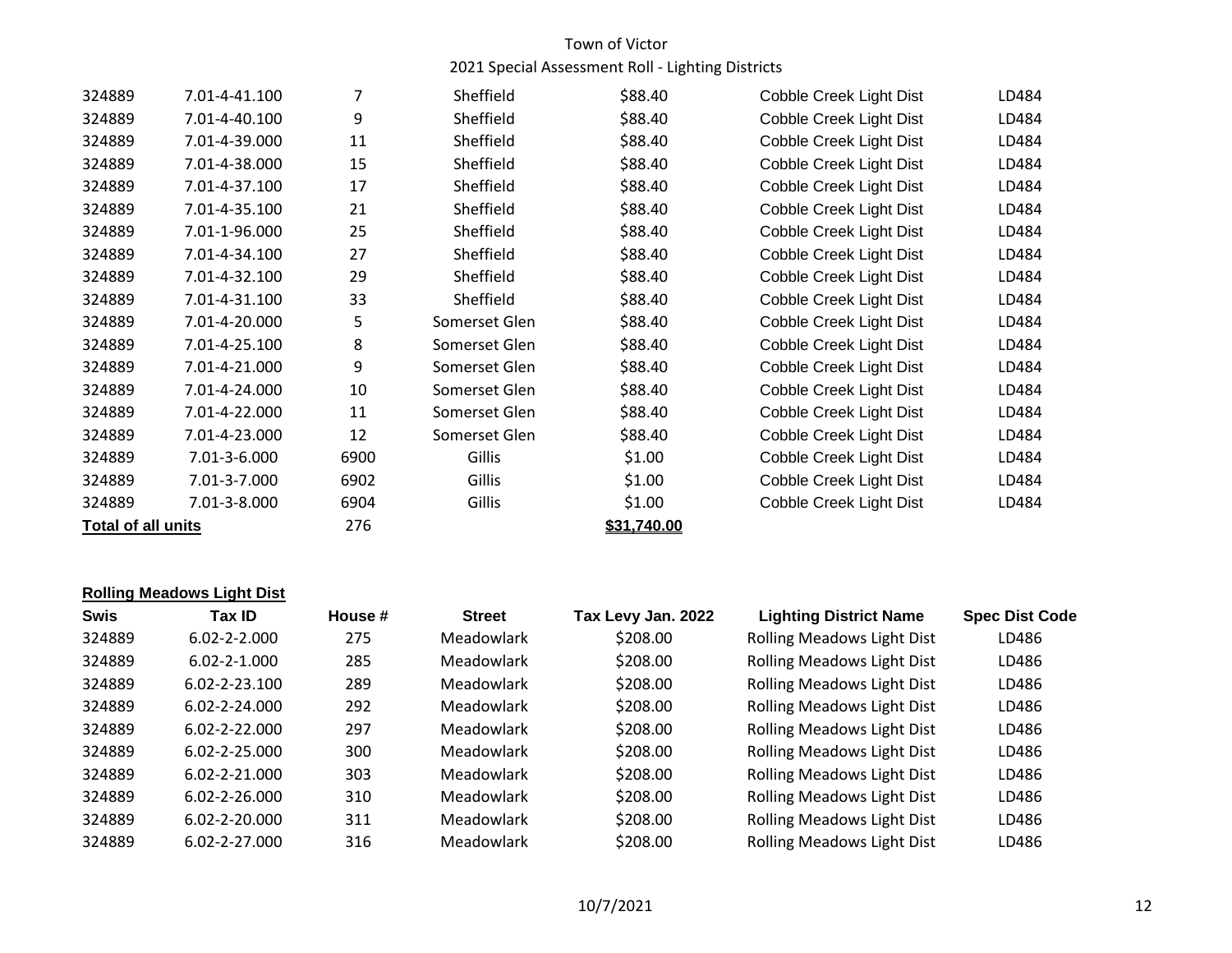| 324889 | 6.02-2-19.000          | 317  | Meadowlark             | \$208.00   | <b>Rolling Meadows Light Dist</b> | LD486 |
|--------|------------------------|------|------------------------|------------|-----------------------------------|-------|
| 324889 | 6.02-2-28.000          | 324  | Meadowlark             | \$208.00   | <b>Rolling Meadows Light Dist</b> | LD486 |
| 324889 | 6.02-2-18.000          | 325  | Meadowlark             | \$208.00   | Rolling Meadows Light Dist        | LD486 |
| 324889 | 6.02-2-17.000          | 331  | Meadowlark             | \$208.00   | <b>Rolling Meadows Light Dist</b> | LD486 |
| 324889 | 6.02-2-16.000          | 339  | Meadowlark             | \$208.00   | <b>Rolling Meadows Light Dist</b> | LD486 |
| 324889 | 6.02-2-15.000          | 349  | Meadowlark             | \$208.00   | <b>Rolling Meadows Light Dist</b> | LD486 |
| 324889 | 6.02-2-14.000          | 359  | Meadowlark             | \$208.00   | Rolling Meadows Light Dist        | LD486 |
| 324889 | 6.02-2-13.000          | 365  | Meadowlark             | \$208.00   | Rolling Meadows Light Dist        | LD486 |
| 324889 | 6.02-2-10.000          | 376  | Meadowlark             | \$208.00   | <b>Rolling Meadows Light Dist</b> | LD486 |
| 324889 | 6.02-2-12.000          | 377  | Meadowlark             | \$208.00   | Rolling Meadows Light Dist        | LD486 |
| 324889 | 6.02-2-11.000          | 380  | Meadowlark             | \$208.00   | Rolling Meadows Light Dist        | LD486 |
| 324889 | 6.02-2-4.000           | 7356 | <b>Rolling Meadows</b> | \$208.00   | Rolling Meadows Light Dist        | LD486 |
| 324889 | 6.02-2-3.000           | 7357 | <b>Rolling Meadows</b> | \$208.00   | <b>Rolling Meadows Light Dist</b> | LD486 |
| 324889 | 6.02-2-5.000           | 7368 | <b>Rolling Meadows</b> | \$208.00   | <b>Rolling Meadows Light Dist</b> | LD486 |
| 324889 | 6.02-2-33.000          | 7369 | <b>Rolling Meadows</b> | \$208.00   | Rolling Meadows Light Dist        | LD486 |
| 324889 | $6.02 - 2 - 6.000$     | 7376 | <b>Rolling Meadows</b> | \$208.00   | Rolling Meadows Light Dist        | LD486 |
| 324889 | 6.02-2-32.000          | 7377 | <b>Rolling Meadows</b> | \$208.00   | Rolling Meadows Light Dist        | LD486 |
| 324889 | 6.02-2-7.000           | 7386 | <b>Rolling Meadows</b> | \$208.00   | <b>Rolling Meadows Light Dist</b> | LD486 |
| 324889 | 6.02-2-31.000          | 7387 | <b>Rolling Meadows</b> | \$208.00   | Rolling Meadows Light Dist        | LD486 |
| 324889 | $6.02 - 2 - 8.000$     | 7394 | <b>Rolling Meadows</b> | \$208.00   | Rolling Meadows Light Dist        | LD486 |
| 324889 | 6.02-2-30.000          | 7395 | <b>Rolling Meadows</b> | \$208.00   | <b>Rolling Meadows Light Dist</b> | LD486 |
| 324889 | 6.02-2-9.000           | 7404 | <b>Rolling Meadows</b> | \$208.00   | Rolling Meadows Light Dist        | LD486 |
| 324889 | 6.02-2-29.000          | 7405 | <b>Rolling Meadows</b> | \$208.00   | Rolling Meadows Light Dist        | LD486 |
|        | Total for all 33 units |      |                        | \$6,864.00 |                                   |       |

#### **Stoneleigh Light Dist**

| Swis   | Tax ID.            | House # | <b>Street</b> | Tax Levy Jan. 2022 | <b>Lighting District Name</b> | <b>Spec Dist Code</b> |
|--------|--------------------|---------|---------------|--------------------|-------------------------------|-----------------------|
| 324889 | 7.02-1-36.110      | 421     | Co Rd 9       | \$11.00            | Stoneleigh Light Dist         | LD487                 |
| 324889 | 7.02-1-36.210      | 423     | Co Rd 9       | \$11.00            | Stoneleigh Light Dist         | LD487                 |
| 324889 | 7.02-1-35.000      |         | Stoneleigh    | \$11.00            | Stoneleigh Light Dist         | LD487                 |
| 324889 | 7.02-1-1.000       |         | Stoneleigh    | \$11.00            | Stoneleigh Light Dist         | LD487                 |
| 324889 | 7.02-1-34.000      |         | Stoneleigh    | \$11.00            | Stoneleigh Light Dist         | LD487                 |
| 324889 | $7.02 - 1 - 2.000$ | 4       | Stoneleigh    | \$11.00            | Stoneleigh Light Dist         | LD487                 |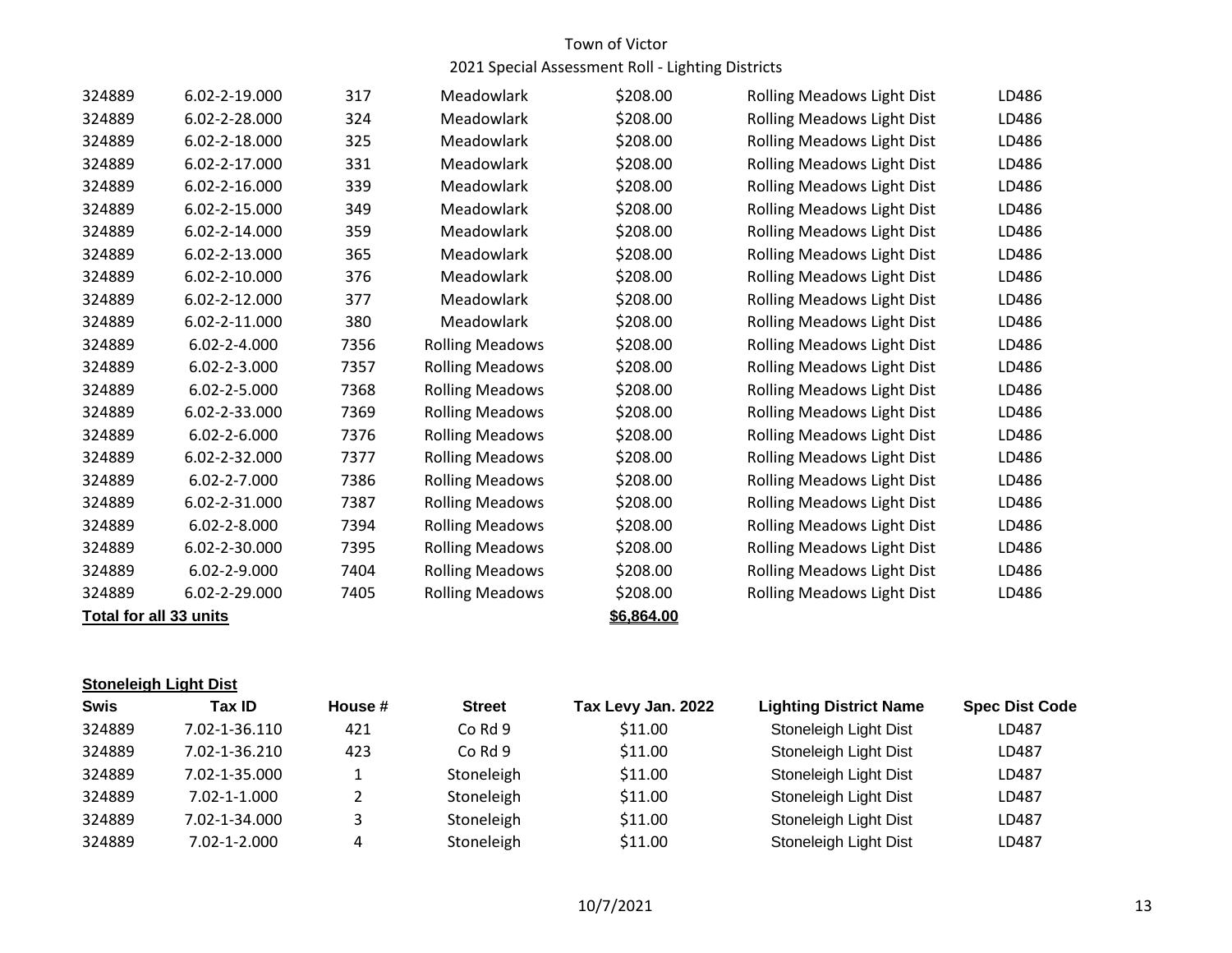| 324889                        | 7.02-1-33.000 | 5  | Stoneleigh | \$11.00  | Stoneleigh Light Dist | LD487 |
|-------------------------------|---------------|----|------------|----------|-----------------------|-------|
| 324889                        | 7.02-1-3.000  | 6  | Stoneleigh | \$11.00  | Stoneleigh Light Dist | LD487 |
| 324889                        | 7.02-1-32.000 | 11 | Stoneleigh | \$11.00  | Stoneleigh Light Dist | LD487 |
| 324889                        | 7.02-1-31.000 | 13 | Stoneleigh | \$11.00  | Stoneleigh Light Dist | LD487 |
| 324889                        | 7.02-1-4.000  | 14 | Stoneleigh | \$11.00  | Stoneleigh Light Dist | LD487 |
| 324889                        | 7.02-1-30.000 | 15 | Stoneleigh | \$11.00  | Stoneleigh Light Dist | LD487 |
| 324889                        | 7.02-1-29.000 | 17 | Stoneleigh | \$11.00  | Stoneleigh Light Dist | LD487 |
| 324889                        | 7.02-1-28.000 | 19 | Stoneleigh | \$11.00  | Stoneleigh Light Dist | LD487 |
| 324889                        | 7.02-1-5.000  | 20 | Stoneleigh | \$11.00  | Stoneleigh Light Dist | LD487 |
| 324889                        | 7.02-1-27.000 | 21 | Stoneleigh | \$11.00  | Stoneleigh Light Dist | LD487 |
| 324889                        | 7.02-1-6.000  | 22 | Stoneleigh | \$11.00  | Stoneleigh Light Dist | LD487 |
| 324889                        | 7.02-1-26.000 | 23 | Stoneleigh | \$11.00  | Stoneleigh Light Dist | LD487 |
| 324889                        | 7.02-1-25.000 | 25 | Stoneleigh | \$11.00  | Stoneleigh Light Dist | LD487 |
| 324889                        | 7.02-1-7.000  | 26 | Stoneleigh | \$11.00  | Stoneleigh Light Dist | LD487 |
| 324889                        | 7.02-1-24.000 | 27 | Stoneleigh | \$11.00  | Stoneleigh Light Dist | LD487 |
| 324889                        | 7.02-1-8.000  | 28 | Stoneleigh | \$11.00  | Stoneleigh Light Dist | LD487 |
| 324889                        | 7.02-1-23.000 | 29 | Stoneleigh | \$11.00  | Stoneleigh Light Dist | LD487 |
| 324889                        | 7.02-1-9.000  | 30 | Stoneleigh | \$11.00  | Stoneleigh Light Dist | LD487 |
| 324889                        | 7.02-1-22.000 | 31 | Stoneleigh | \$11.00  | Stoneleigh Light Dist | LD487 |
| 324889                        | 7.02-1-10.100 | 32 | Stoneleigh | \$11.00  | Stoneleigh Light Dist | LD487 |
| 324889                        | 7.02-1-21.000 | 33 | Stoneleigh | \$11.00  | Stoneleigh Light Dist | LD487 |
| 324889                        | 7.02-1-11.100 | 34 | Stoneleigh | \$11.00  | Stoneleigh Light Dist | LD487 |
| 324889                        | 7.02-1-12.100 | 36 | Stoneleigh | \$11.00  | Stoneleigh Light Dist | LD487 |
| 324889                        | 7.02-1-20.000 | 37 | Stoneleigh | \$11.00  | Stoneleigh Light Dist | LD487 |
| 324889                        | 7.02-1-13.100 | 38 | Stoneleigh | \$11.00  | Stoneleigh Light Dist | LD487 |
| 324889                        | 7.02-1-19.000 | 39 | Stoneleigh | \$11.00  | Stoneleigh Light Dist | LD487 |
| 324889                        | 7.02-1-14.100 | 40 | Stoneleigh | \$11.00  | Stoneleigh Light Dist | LD487 |
| 324889                        | 7.02-1-18.000 | 41 | Stoneleigh | \$11.00  | Stoneleigh Light Dist | LD487 |
| 324889                        | 7.02-1-15.100 | 42 | Stoneleigh | \$11.00  | Stoneleigh Light Dist | LD487 |
| 324889                        | 7.02-1-17.000 | 43 | Stoneleigh | \$11.00  | Stoneleigh Light Dist | LD487 |
| 324889                        | 7.02-1-16.100 | 44 | Stoneleigh | \$11.00  | Stoneleigh Light Dist | LD487 |
| <b>Total for all 37 units</b> |               |    |            | \$407.00 |                       |       |

# **Quail Ridge III Light Dist**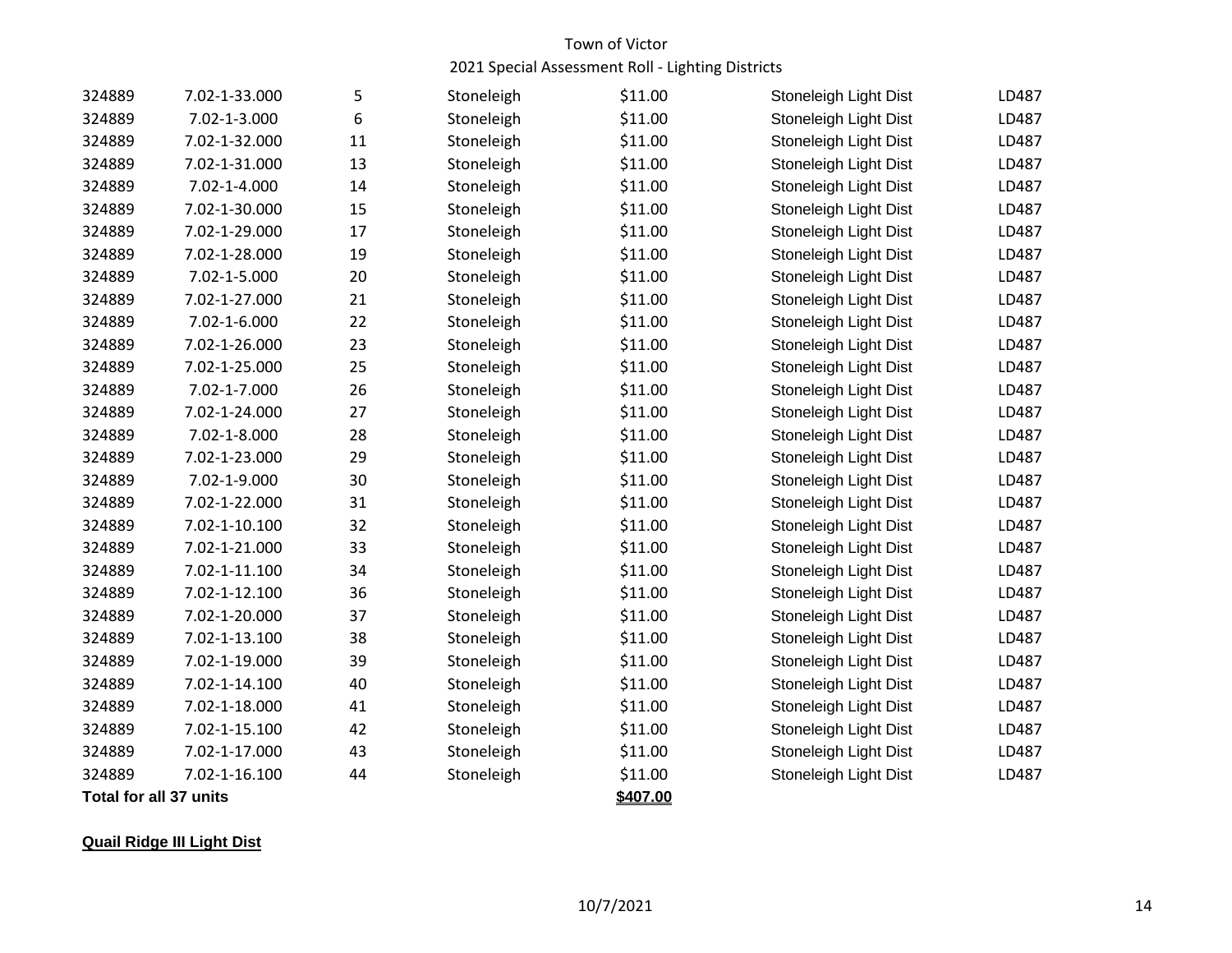| <b>Swis</b> | <b>Tax ID</b>   | House # | <b>Street</b>    | Tax Levy Jan. 2022 | <b>Lighting District Name</b> | <b>Spec Dist Code</b> |
|-------------|-----------------|---------|------------------|--------------------|-------------------------------|-----------------------|
| 324889      | 16.10-2-86.000  | 6792    | <b>Ally Rise</b> | \$160.00           | Quail Ridge III Light Dist    | LD489                 |
| 324889      | 16.10-2-84.000  | 6795    | Ally Rise        | \$160.00           | Quail Ridge III Light Dist    | LD489                 |
| 324889      | 16.10-2-85.000  | 6797    | Ally Rise        | \$160.00           | Quail Ridge III Light Dist    | LD489                 |
| 324889      | 16.10-2-101.100 | 6730    | Canterbury       | \$160.00           | Quail Ridge III Light Dist    | LD489                 |
| 324889      | 16.10-2-100.100 | 6736    | Canterbury       | \$160.00           | Quail Ridge III Light Dist    | LD489                 |
| 324889      | 16.10-2-103.000 | 6740    | Canterbury       | \$160.00           | Quail Ridge III Light Dist    | LD489                 |
| 324889      | 16.10-2-104.000 | 6746    | Canterbury       | \$160.00           | Quail Ridge III Light Dist    | LD489                 |
| 324889      | 16.10-2-105.000 | 6750    | Canterbury       | \$160.00           | Quail Ridge III Light Dist    | LD489                 |
| 324889      | 16.10-2-106.000 | 6756    | Canterbury       | \$160.00           | Quail Ridge III Light Dist    | LD489                 |
| 324889      | 16.10-2-107.000 | 6760    | Canterbury       | \$160.00           | Quail Ridge III Light Dist    | LD489                 |
| 324889      | 16.10-2-108.000 | 6766    | Canterbury       | \$160.00           | Quail Ridge III Light Dist    | LD489                 |
| 324889      | 16.10-2-99.000  | 964     | Kensington       | \$160.00           | Quail Ridge III Light Dist    | LD489                 |
| 324889      | 16.10-2-102.000 | 965     | Kensington       | \$160.00           | Quail Ridge III Light Dist    | LD489                 |
| 324889      | 16.10-2-98.000  | 966     | Kensington       | \$160.00           | Quail Ridge III Light Dist    | LD489                 |
| 324889      | 16.10-2-119.000 | 967     | Kensington       | \$160.00           | Quail Ridge III Light Dist    | LD489                 |
| 324889      | 16.10-2-97.000  | 968     | Kensington       | \$160.00           | Quail Ridge III Light Dist    | LD489                 |
| 324889      | 16.10-2-118.000 | 969     | Kensington       | \$160.00           | Quail Ridge III Light Dist    | LD489                 |
| 324889      | 16.10-2-96.000  | 970     | Kensington       | \$160.00           | Quail Ridge III Light Dist    | LD489                 |
| 324889      | 16.10-2-95.000  | 972     | Kensington       | \$160.00           | Quail Ridge III Light Dist    | LD489                 |
| 324889      | 16.10-2-117.000 | 973     | Kensington       | \$160.00           | Quail Ridge III Light Dist    | LD489                 |
| 324889      | 16.10-2-94.000  | 974     | Kensington       | \$160.00           | Quail Ridge III Light Dist    | LD489                 |
| 324889      | 16.10-2-93.000  | 976     | Kensington       | \$160.00           | Quail Ridge III Light Dist    | LD489                 |
| 324889      | 16.10-2-116.000 | 977     | Kensington       | \$160.00           | Quail Ridge III Light Dist    | LD489                 |
| 324889      | 16.10-2-92.000  | 978     | Kensington       | \$160.00           | Quail Ridge III Light Dist    | LD489                 |
| 324889      | 16.10-2-115.000 | 979     | Kensington       | \$160.00           | Quail Ridge III Light Dist    | LD489                 |
| 324889      | 16.10-2-91.000  | 980     | Kensington       | \$160.00           | Quail Ridge III Light Dist    | LD489                 |
| 324889      | 16.10-2-114.000 | 981     | Kensington       | \$160.00           | Quail Ridge III Light Dist    | LD489                 |
| 324889      | 16.10-2-90.000  | 982     | Kensington       | \$160.00           | Quail Ridge III Light Dist    | LD489                 |
| 324889      | 16.10-2-113.000 | 983     | Kensington       | \$160.00           | Quail Ridge III Light Dist    | LD489                 |
| 324889      | 16.10-2-89.000  | 984     | Kensington       | \$160.00           | Quail Ridge III Light Dist    | LD489                 |
| 324889      | 16.10-2-88.000  | 986     | Kensington       | \$160.00           | Quail Ridge III Light Dist    | LD489                 |
| 324889      | 16.10-2-112.000 | 987     | Kensington       | \$160.00           | Quail Ridge III Light Dist    | LD489                 |
| 324889      | 16.10-2-87.000  | 988     | Kensington       | \$160.00           | Quail Ridge III Light Dist    | LD489                 |